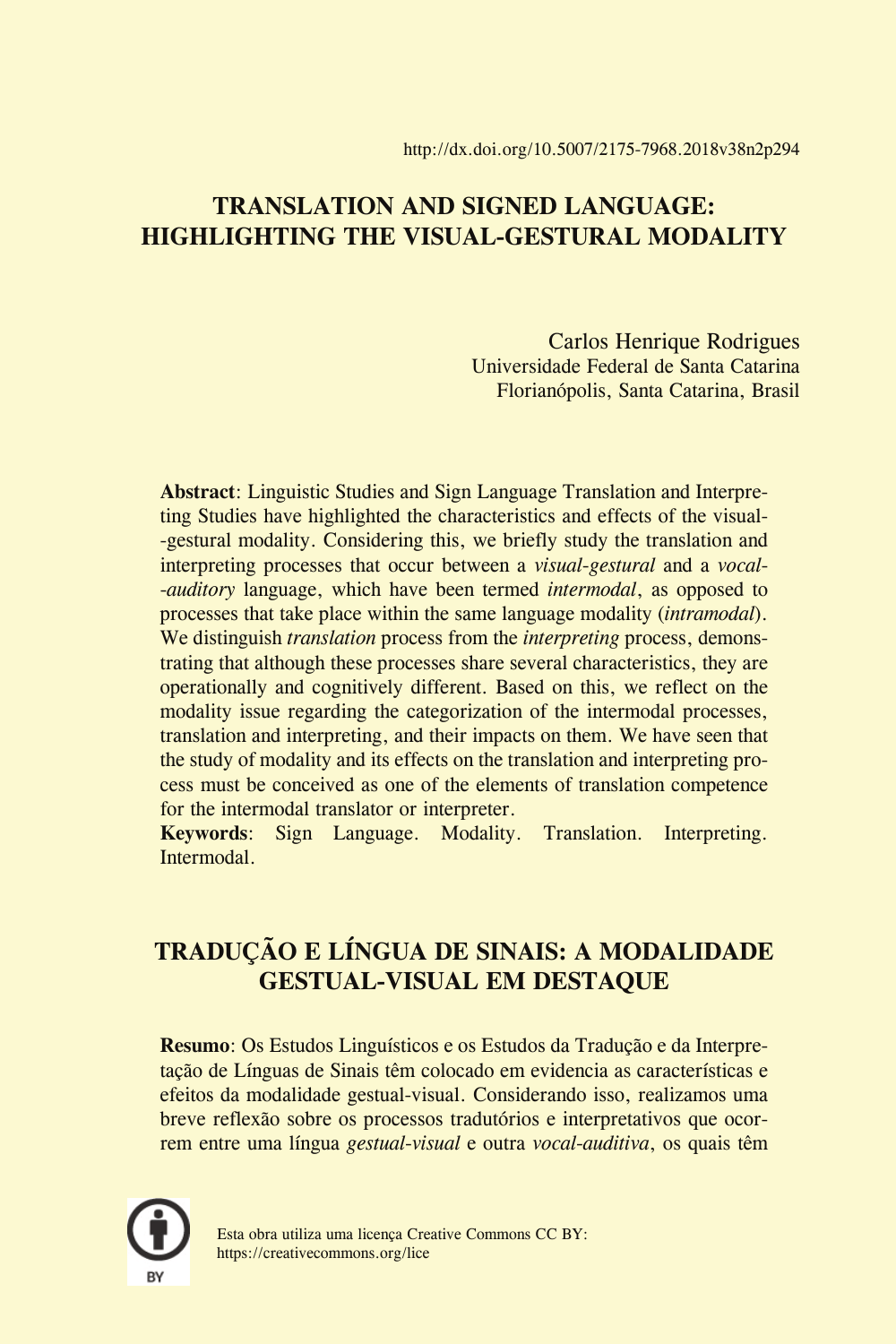sido denominados de *intermodais*, em oposição àqueles processos que se realizam numa mesma modalidade de língua: os *intramodais*. Para tanto, diferenciamos a *tradução*, propriamente dita, da *interpretação*, demonstrando que, embora esses processos compartilhem diversas características, eles se distinguem operacional e cognitivamente. A partir dessa diferenciação, refletimos sobre a questão da modalidade em relação à categorização dos processos tradutórios e interpretativos intermodais e de seus impactos sobre eles. Vimos que o trabalho com a modalidade e com seus efeitos sobre o processo de tradução e de interpretação precisa ser concebido como um dos elementos que compõem a Competência Tradutória do profissional tradutor ou intérprete intermodal.

**Palavras-chave**: Língua de Sinais. Modalidade. Tradução. Interpretação. Intermodal.

### **Introduction**

The recognition of the possibility and existence of another language modality, the visual-gestural one, has significantly impacted the fields of linguistics and applied linguistics in their different interfaces. It is undeniable that language modality is central to Sign Language Linguistics. Regardless of the perspective or the theoretical approach employed in the study of sign languages, the issue of modality inevitably arises. The same applies to the field of Sign Language Translation and Interpreting Studies. According to Rodrigues and Beer (2015, 23; my translation), research on sign language translation and interpreting "are part of the Translation Studies and Interpreting Studies, respectively, and stand as a specific aspect as they discuss the implications of the visualgestural modality to these disciplines, expanding and diversifying their possibilities of analysis and reflection.".

Thus, we present a brief reflection on the processes of translation and interpreting that occur between visual-gestural and vocal-auditory languages, which have been termed *intermodal*, as opposed to the processes carried out within the same language modality (i.e., intramodal, which is also known as monomodal in some cases). Firstly, we differentiate translation from interpreting,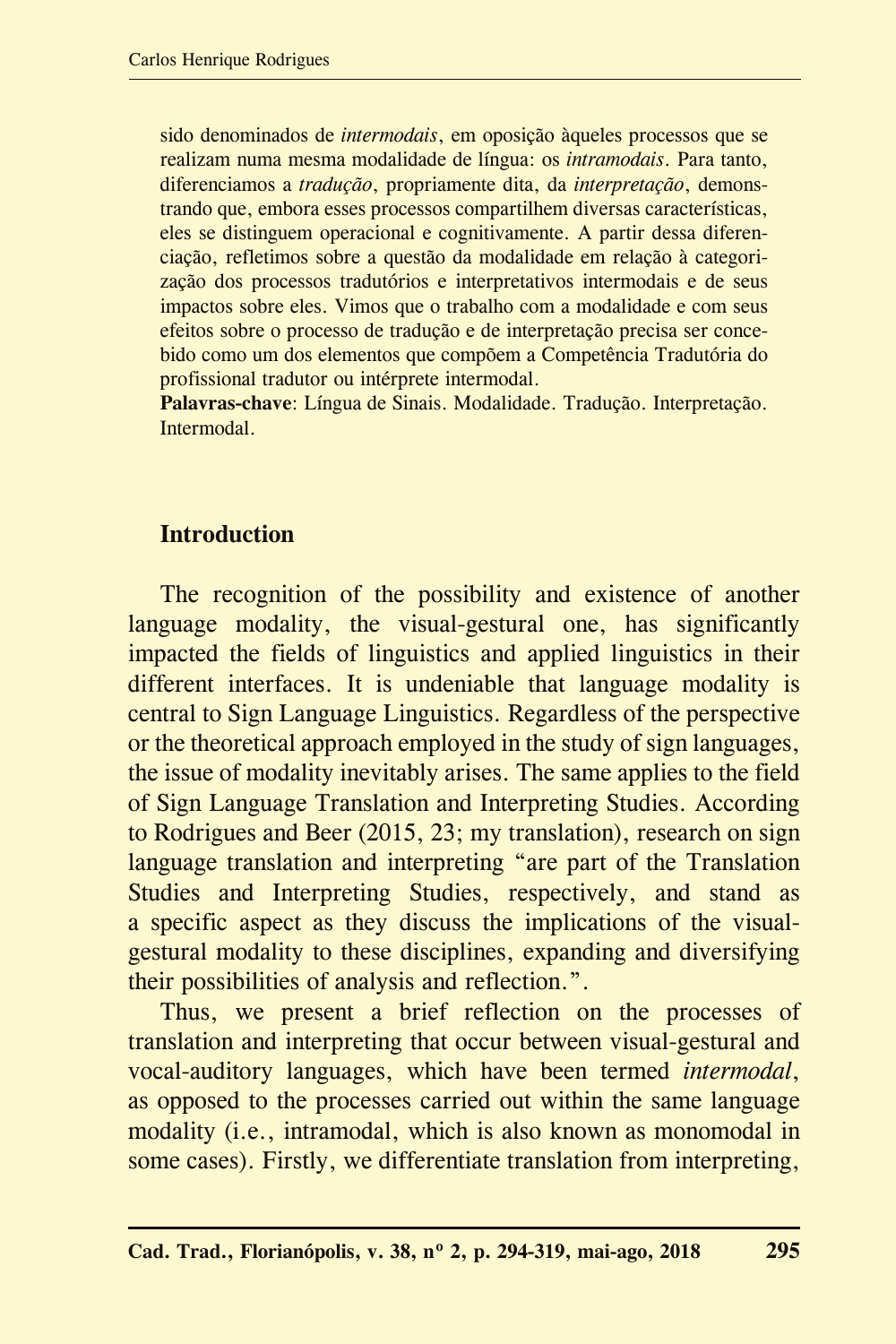showing that they differ operationally and cognitively, despite sharing several characteristics. Based on this differentiation, we reflect on the issue of modality in relation to the categorization of the intermodal translational and interpretative processes and on the impacts of modality on them.

Current research shows that the effects of modality are related, for example, to the different properties of sign languages articulators and, in turn, to their visual perception, making it possible to explore simultaneity and employ other special linguistic devices proper of sign languages. Thus, we conclude by stating that modality and its effects on sign language and on the translation and interpreting process must be understood as one of the elements of the translation competence required from the professionals that work with languages of different modalities.

### **Translation and translating vs. interpretation and interpreting**

Many authors have devoted much work to define *translation / translating* and *interpretation / interpreting*, seeking to demonstrate what these two activities have in common and how they differ. These concepts are extremely important, especially when one intends to understand the nuances and specificities of each of these activities. Despite the specialized literature, it is common to see these terms being used indistinctly or even misguidedly, especially by those unfamiliar with the disciplines of Translation Studies (Venuti 2000) and Interpreting Studies (Pöchhacker and Shlesinger 2002).

Over the last five decades, these concepts have become increasingly specialized, gaining firmer contours and stricter meanings. It is noteworthy, however, that the word *translation* has often been used as a hypernym to refer to translation and interpretation activities interchangeably. In addition, as Pinheiro de Souza states,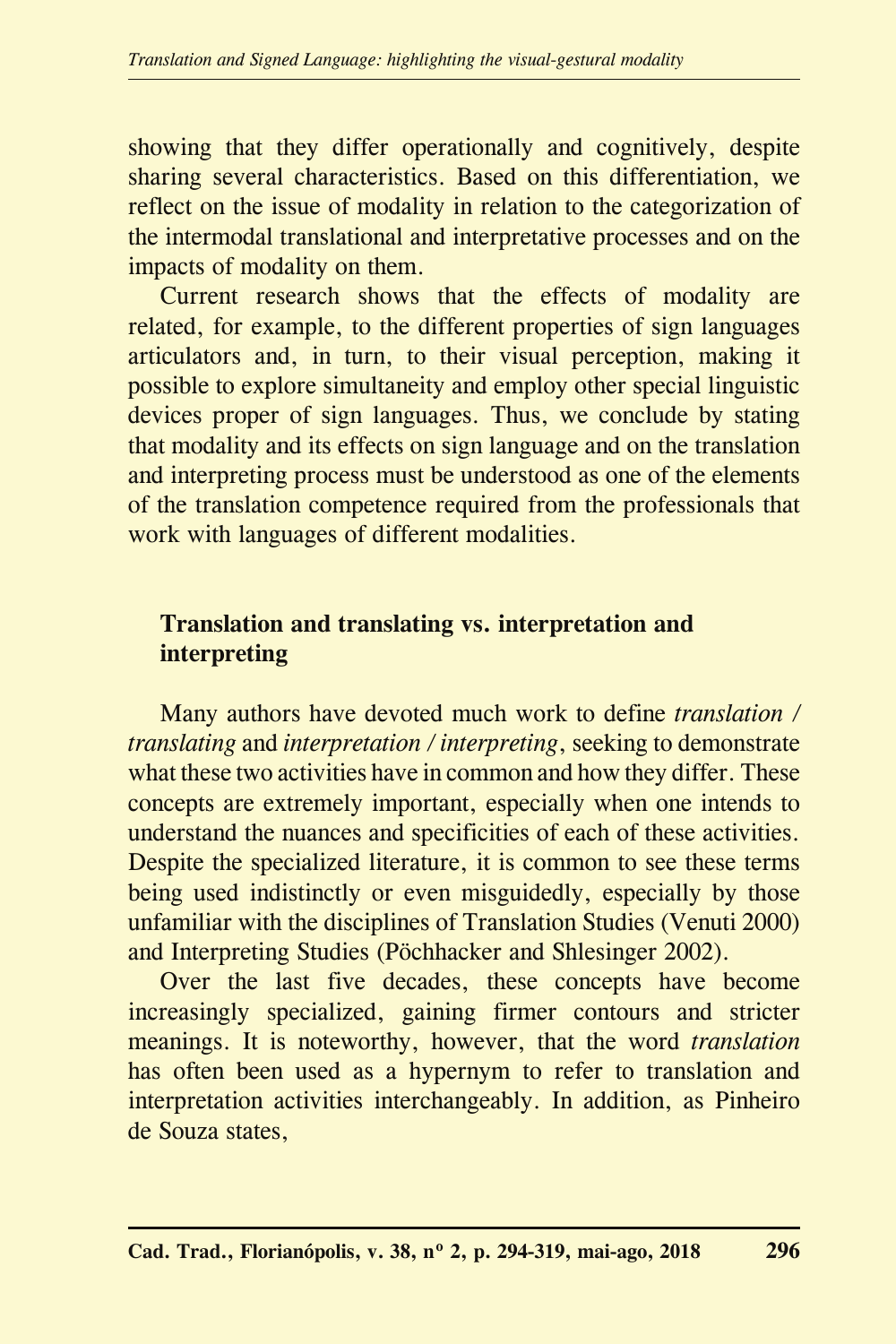[...] the term translation itself is *polysemic* and can mean (a) the **product** (the translated text); (b) the **process** of the translation; (c) the **craft** (the activity of translating); or (d) the **discipline** (interdisciplinary and / or autonomous study). The way in which translation is conceptualized varies according to the polysemy of the term and the different perspectives of translation theorists. (1998, 51; emphasis added, my translation).

We also find the strict use of the term translation, as opposed to interpreting. We see this, for example, in the development of Interpreting Studies and its search for identity and autonomy regarding the specificity of its central object of investigation, which is interpreting and not translation in its strict sense.

Another aspect worth mentioning is the fact that many definitions of translation and interpretation are coined primarily as the opposition between written text and oral discourse. This seems to be the starting point used to draw a line between translation and interpretation. By contrasting language in use (oral discourse) with its written form, several authors offer the possibility of thinking about the two activities through specific characteristics, which, although originating from a common denominator, are characterized and developed in different ways.

Both oral and written languages are social practices experienced daily by the vast majority of the world population. While the former is often acquired informally and naturally, the latter is usually learned in formal contexts and is institutionally conducted. It can be said that writing is more than just a technology for registering language, since it is an essential and sometimes indispensable part of social coexistence. In the same way, we see that, prior to the written tradition, oral tradition was a central element in the history of mankind (Marchuschi 1997).

When comparing *speech* and *writing*, it stands out that speech depends on nothing other than the body to be produced. Thus, speech, be it oral or gestural (i.e., in signed languages), does not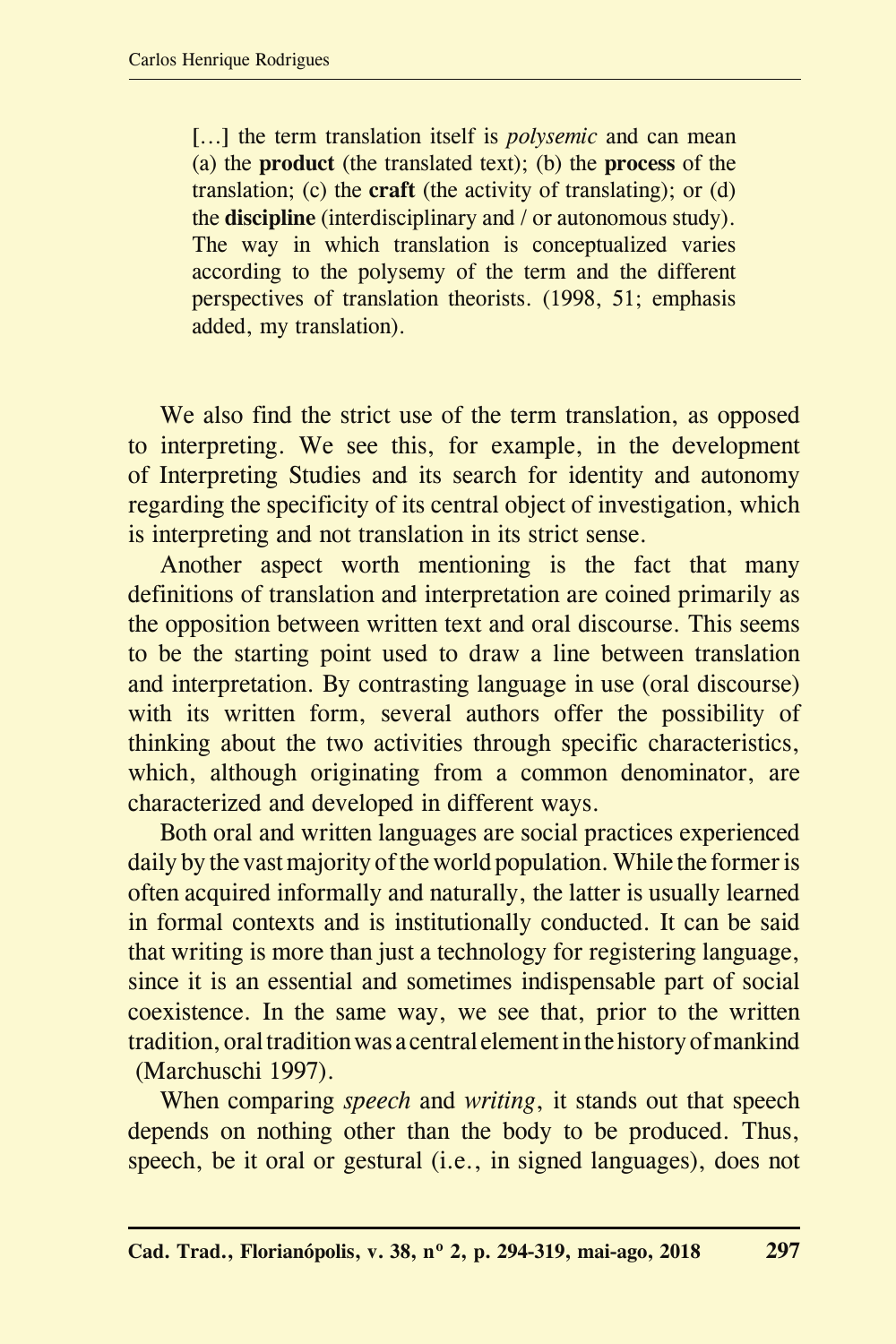depend on a specific technology for its production. On the other hand, there is no writing without the use of a specific technology for such purpose. In short, speech and writing are different and have their own characteristics.

The Commission of the European Communities' booklet with information regarding the interpreter training course mentions that interpreters and translators are often confused. However, it states that the translator works with the written word, whereas the interpreter works with the spoken word (Pagura 2003). In this perspective, we can find similar statements from several other authors, such as: "we call translation the conversion of a text written in one language (the source language) to another (the target language); we consider interpretation the conversion of an oral discourse, from a source language to a target language" (Pagura 2015, 183; my translation).

Based on the assumption that 'translation is written, and interpretation is oral', Pagura (2015) states that there is a different operationalization between the two processes, although being considered essentially similar. He explains that there are "excellent translators who cannot understand the oral variety of the language from which they translate" (Pagura, 2015: 184, my translation). According to the author, translators and interpreters should be competent in their working languages. Nevertheless, the skills required from translators are more directly related to the domain of writing whereas those of interpreters relate to oral expression: subtleties of pronunciation, nuances of intonation, regional variants, etc.

When investigating the definitions of the terms 'interpret' and 'interpreter' and their translation into different languages, Peter Mead (1999) noted that his sources of research consistently recognized the importance of communication to the interpreter's role (i.e., skills related to the understanding and production of oral discourse). He also mentions that, in several of the analyzed definitions, one of the main points in common "is their dependence on the concept of translating, stated by all of them to be specifically oral in nature" (Mead 1999, 200).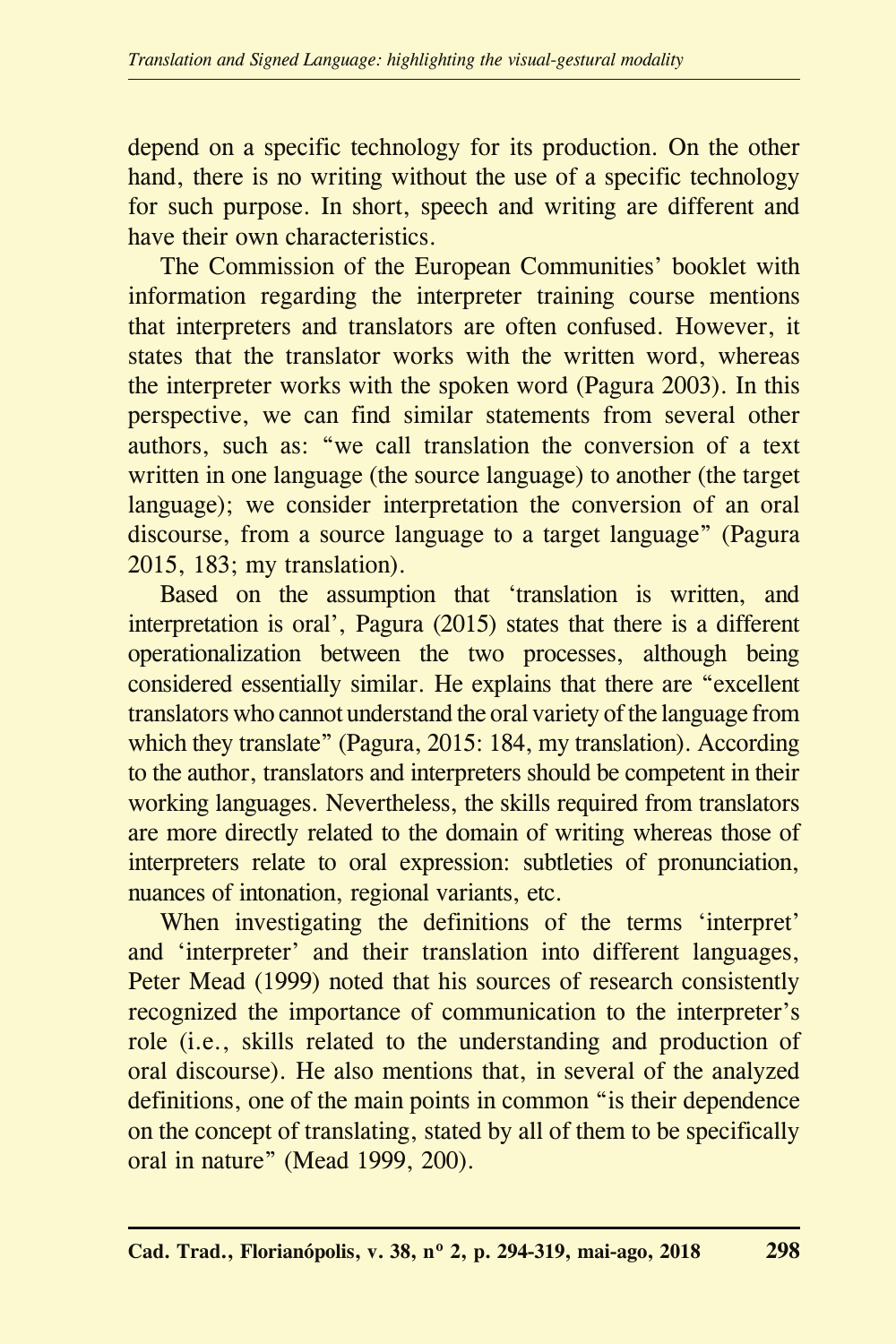Seeking to reflect on a typology for interpretation, Pires Pereira (2015) briefly present the differences between translation and interpreting and proposed that interpreting should be understood as "a phenomenon of general translation (language  $A \Box$  language  $B$ ), performed orally in the target language (spoken, signed or tactile), with or without preparation and testing, in which the interpreter's body is, in addition to the means of production, the product itself" (Pires Pereira 2015, 51; my translation).

Daniel Gile, an important researcher in the Translation and Interpreting Studies, distinguishes *oral discourse* from *written texts*, addressing interpreting as the "oral translation of oral discourse" (1998, 40). According to Gile, oral speech is characterized as a sequence of sounds produced orally and perceived auditorily. On the other hand, written texts are presented graphically by a sequence of words separated by blank spaces, being visually perceived. In sum, oral discourse has specific properties, such as intonation, rhythm, dynamics, intensity, expressiveness, etc., while properties of the written texts include letters, punctuation, signs, linguistic descriptions, etc.

In the *Conference Interpreting, historical and cognitive perspectives* entry in the second edition of the Routledge Encyclopedia of Translation Studies (Baker, Saldanha 2009), Gile states that "interpreting is the oral or signed translation of oral or signed discourse, as opposed to the oral translation of written texts. The latter is known as sight translation" (Gile 2009, 51).

Regarding the interfaces between written translation and simultaneous interpreting, Alves and Pagura (2002) emphasize that the cognitive and operational differences between these two modes begin with comprehension. They mention that the translator can process the task at his / her own pace and use external support such as dictionaries, glossaries, the Internet, etc. On the other hand, the interpreter must solve problems immediately without external support or following his / her own rhythm.

In the beginning of their text, the above-mentioned authors present a brief explanatory note that associates the concept of translating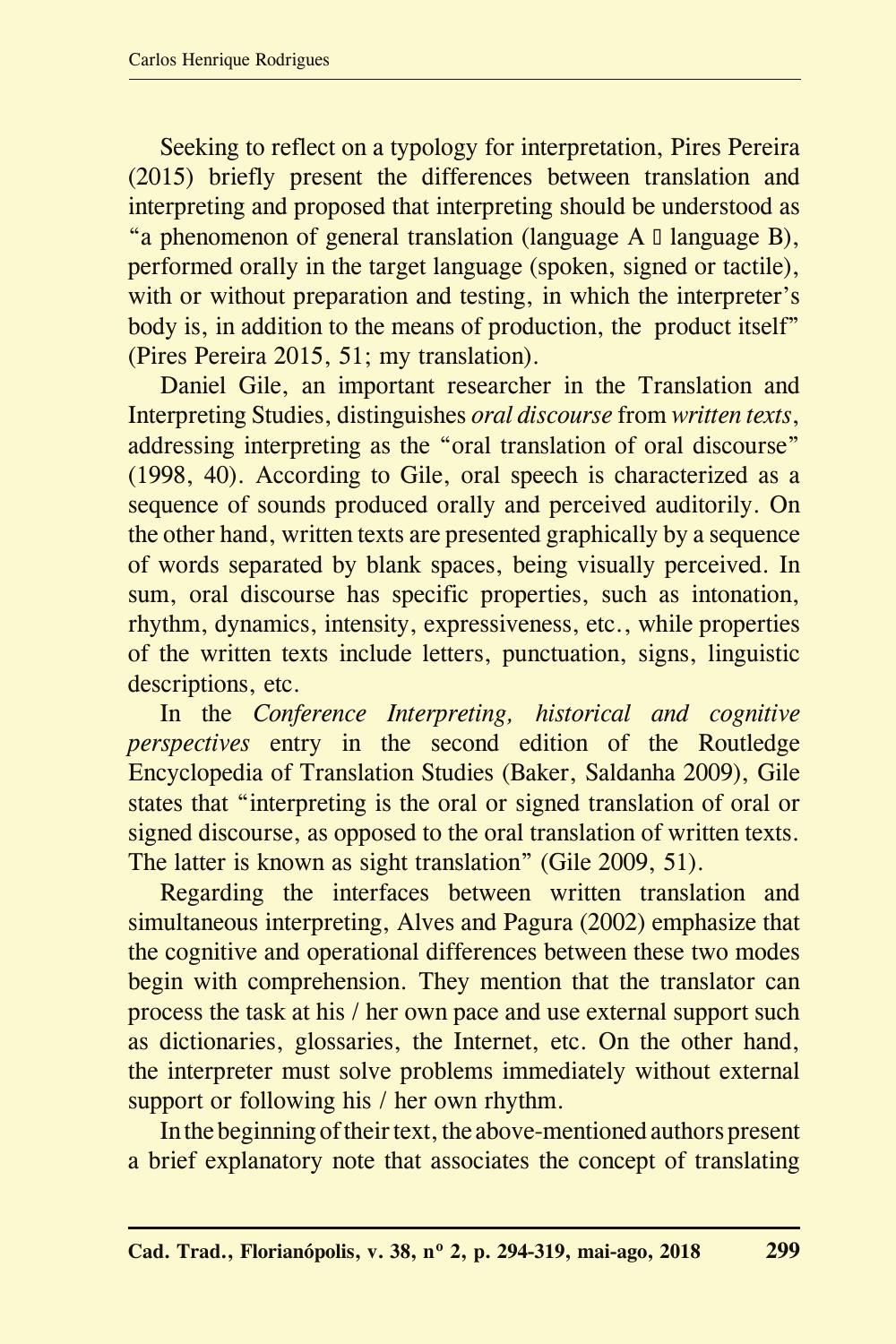with processing written texts and interpreting with processing oral texts. They state that "the term *interpreting* should be understood as the oral rendering of interlingual communication processes including consecutive and simultaneous interpreting whereas the term *translating* encompasses the written mode of interlingual text rendering" (Alves, Pagura 2002, 74). Therefore, despite sharing processes of comprehension, analysis and reformulation of the languages involved, translation requires *a priori* reading and comprehension skills, and an ability of producing written texts, while interpreting requires listening and comprehension skills, and an ability of producing oral texts.

In *Introducing Interpreting Studies*, Franz Pöchhacker (2004) reflects on the conceptualization of interpreting as a special form of 'Translation' (translation in its generic, hyperonymic sense). Starting from a brief etymological analysis, the author searches for the different uses and meanings ascribed to the term. He states that the interpreting performance happens 'here and now' and that such immediacy is the feature that distinguishes it from other forms of translation, without resorting to the dichotomy of oral vs. written.

Pöchhacker assumes the concept developed by Otto Kade in the early 1960s, which defines interpreting as a form of translation in which "the source-language text is presented only once and thus cannot be reviewed or replayed, and the target-language text is produced under time pressure, with little chance for correction and revision" (Kade 1968 *apud* Pöchhacker 2004, 10). The author recognizes interpreting as a form of translation, conceptualizes it as a distinct and specific activity and acknowledges it within the perspectives and reach of translation theories.

Pöchhacker states that interpreting is "[...] 'real-time' human translation in an essentially shared communicative context" (Pöchhacker 2009, 128). The characterization of interpreting as an instantaneous type of translational activity, performed in real time for immediate use, highlights the criteria of *ephemeral presentation* and *immediate production* that distinguishes interpreting from other translational phenomena. Hence, based on Kade (1968),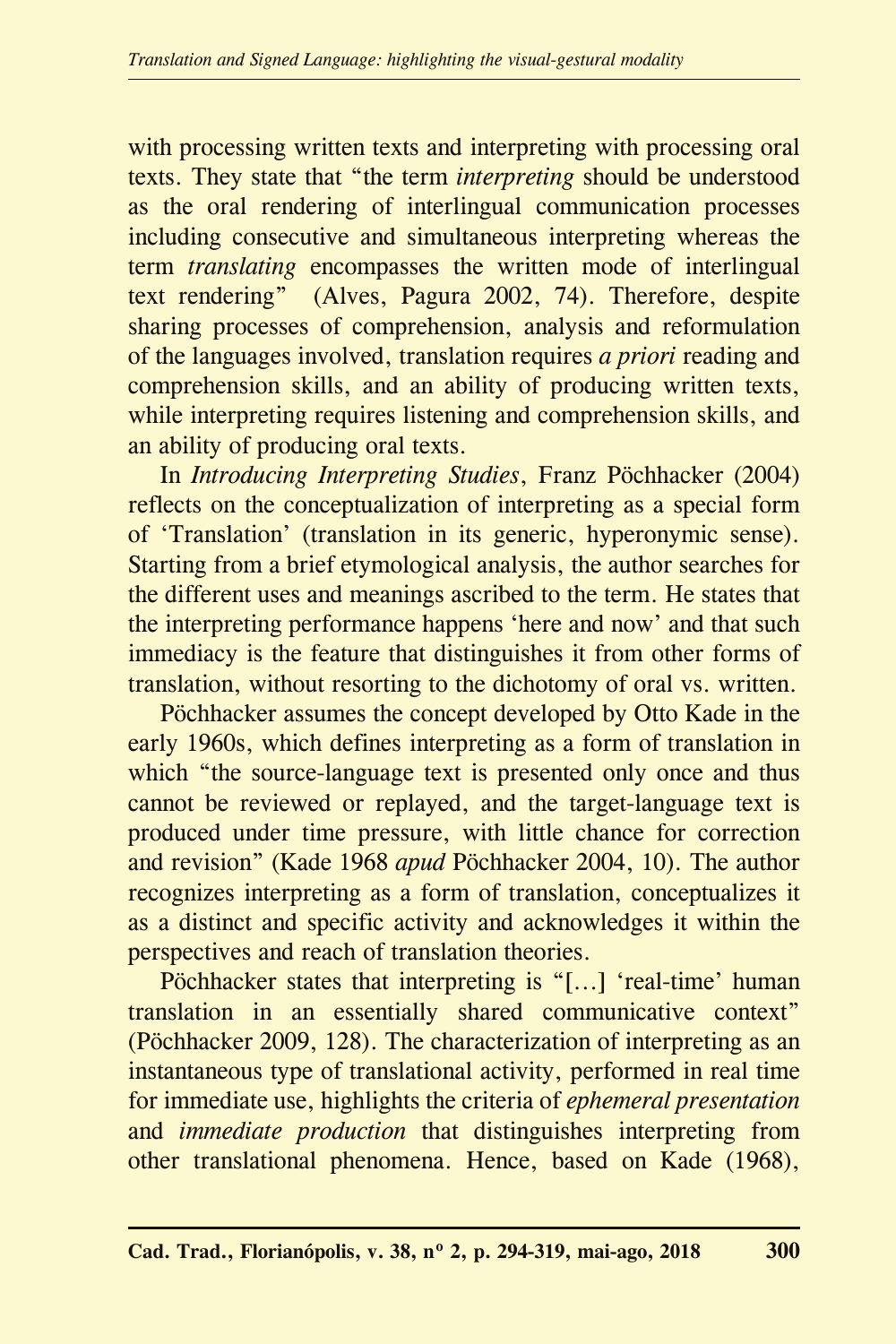Pöchhacker defines interpreting as "[…] a translational activity in which a first and final rendition in another language is produced on the basis of a one-time presentation of an utterance (or text) in a source language" (Pöchhacker 2009, 133). Interpreting cannot be planned in advance, since the interval between the cognitive processing of the received text and the offering of the interpreted text is minimal. In fact, interpreting is planned during its own performance.

We should also consider that the situational context in which the activities take place can be seen as a distinguishing element. Interpreting is context dependent and characterized by many situations of international or intra-social nature, involving the professional and the client / audience: educational, academic, political, religious, legal, family, medical, and other contexts. On the other hand, translating is context independent and the translator can determine his own work context, given that the process of translating does not require the presence of the client / audience (Cavallo, Reuillard 2016). Therefore, by directly involving the client or the audience, interpreting can assume different interactional perspectives. It may present as either a monologic bias, which is more common in conference settings, or as a dialogic bias more specific to community settings or interpreting in public services.

Based on the different reflections presented by the aforementioned authors, we can deduce that there are operational and cognitive differences that distinguish 'translation and translating' from 'interpretation and interpreting'. Based on some of these differences, we propose four aspects that may help identify these processes: (A) the type of text (source text –  $ST$ ); (B) the mode of production; (C) the phases within the process; and (D) the characteristics of the final product (target text – TT).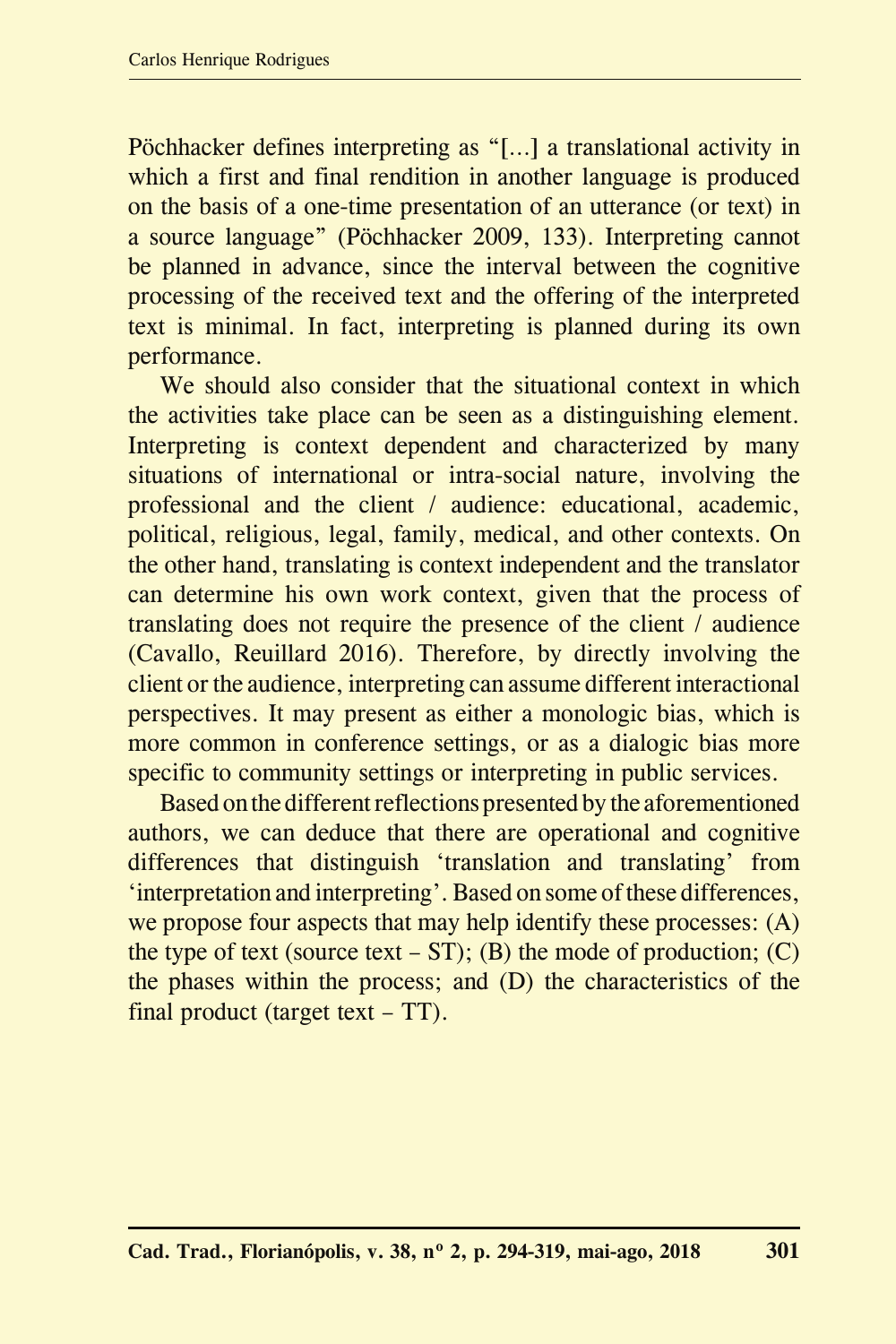

Figure 1 Differences between the process of translation and interpreting.

These four aspects unfold into others that may also contribute to the distinction of translation and interpreting (Figure 1). The mode of the source text affects the way the professional is going to deal with it. For example, if the text is placed in a physical or virtual support that serves as the basis for its materialization, it becomes available to the professional. In this sense, the professional can translate at his / her own pace, as long as the client / audience is not present nor demanding the final work, unlike what happens in sight translation (also known as sight interpreting).

If the professional does not have access to the materialized text in a support (physical or virtual), he cannot translate it. If professional receives the text while it is being produced, he / her will have to adjust to the rhythm of the author and interpret it to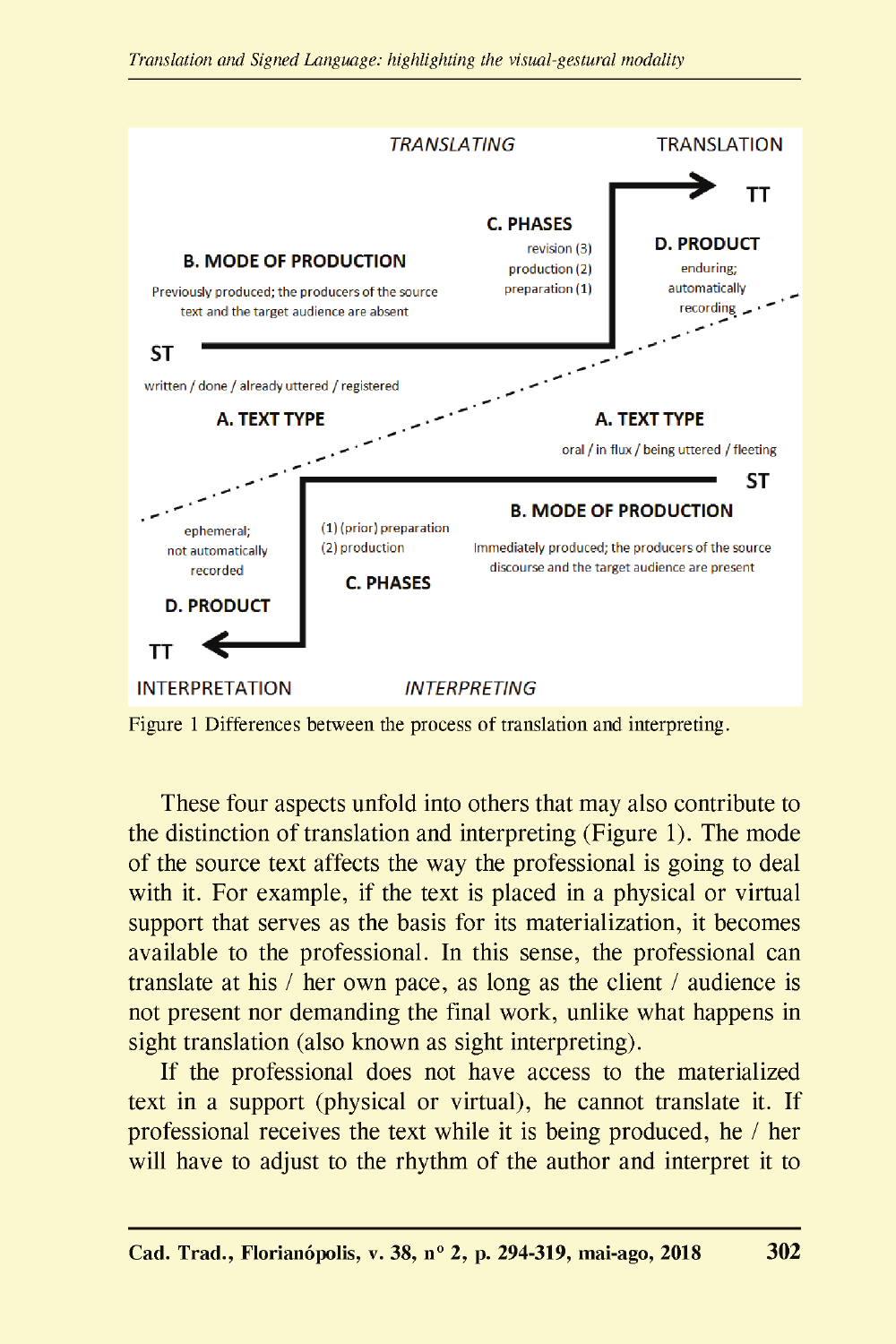the audience. Nevertheless, in extreme cases, the interpreting may be video or audio recorded to be handed in later. Hence, we see that our first criterion (i.e., text type) relates to other distinctive aspects of the translation and interpreting processes, such as the kinds of cognitive and operational efforts that they require from the professional.

It is noteworthy that there may be situations in which a text, despite being registered on a physical or virtual support, will not available to the translator, leading to the impossibility of working at his / her own pace. In such cases, the characteristics of the process will distance from translation and approach interpreting. For example, in the case of an urgent deadline, a professional may receive an audio recording of a news article and have to produce an immediate 'translation' of it, without being able to hear it before performing. In this case, despite being a recorded discourse, the final product tends more toward interpreting (in this case, simultaneous) than to translation.

Thus, translation and interpreting are linguistic, communicative, cognitive, cultural and textual processes that involve different communities or social groups. Nevertheless, the operational and cognitive differences existent between these two activities are evident, as shown above. The table below (Table 1) summarizes some of these differences:

|                                  | <b>TRANSLATION</b>                                                                                     | <b>INTERPRETING</b>                                                                                    |
|----------------------------------|--------------------------------------------------------------------------------------------------------|--------------------------------------------------------------------------------------------------------|
| Language skills<br>and abilities | Prioritization of the skills<br>required to deal with the<br>written modality: reading<br>and writing. | Prioritization of the skills<br>required to deal with the<br>oral modality: listening<br>and speaking. |
| Work rhythm                      | The professional sets his /<br>her own pace according to<br>time pressure.                             | The author of the speech<br>imposes his / her own<br>rhythm; the professional<br>must to adjust to it. |

Table 1 Operational and cognitive differences between translation and interpreting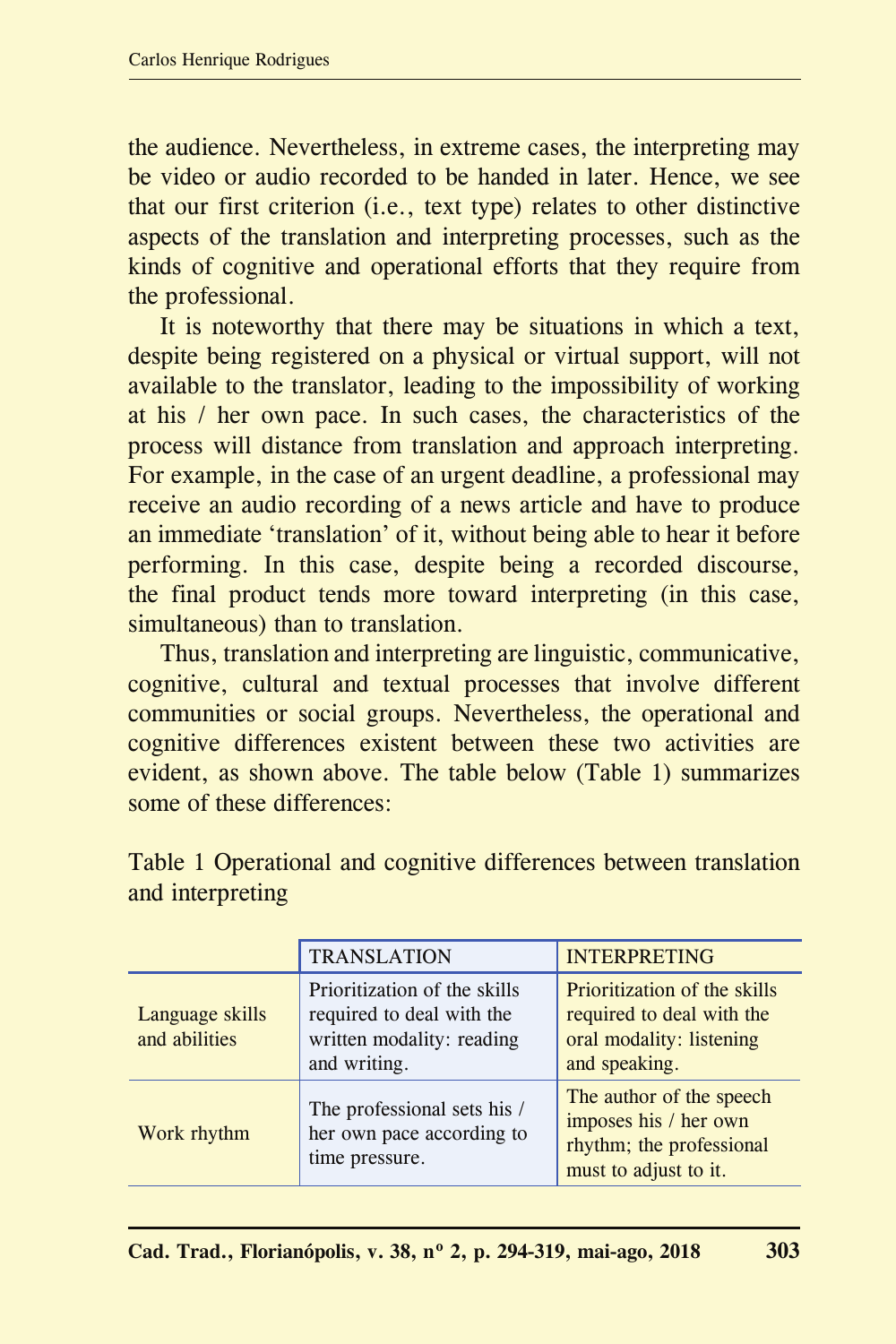| Presentation of<br>the source text                                                | The text is available on a<br>support (physical or virtual),<br>can be reread and the<br>professional can review it as<br>needed.                                | The text is in constant flux<br>and, in most cases, cannot<br>be seen again or repeated,<br>even if the professional<br>needs it.                   |
|-----------------------------------------------------------------------------------|------------------------------------------------------------------------------------------------------------------------------------------------------------------|-----------------------------------------------------------------------------------------------------------------------------------------------------|
| Work method                                                                       | The job can be paused or<br>organized into stages.                                                                                                               | It is almost impossible<br>to interrupt, delay or<br>fragment the work.                                                                             |
| External support<br>(materials and<br>other resources)                            | External support can<br>be sought in glossaries,<br>dictionaries, colleagues and<br>other translations.                                                          | There is little or no<br>external support, basically<br>resorting to memory or,<br>immediately, the work<br>partner, albeit to a limited<br>extent. |
| Possibility of<br>correction before<br>delivery                                   | The text can be completely<br>revised making necessary<br>adjustments and changes.                                                                               | No changes can be made<br>without being seen by the<br>audience.                                                                                    |
| Situational aspects<br>of the activity                                            | Limited context focused on<br>the translator's workspace.                                                                                                        | Multiple contexts, from<br>intrasocial to international.                                                                                            |
| Indispensable, writing tools<br>Use of technology<br>and materials are essential. |                                                                                                                                                                  | Dispensable, can occur<br>with nothing more than the<br>body itself.                                                                                |
| Contact with the<br>client / audience                                             | Indirect, minimal or non-<br>existent contact, often with<br>a large time lag between<br>the process of translation<br>and the delivery of the final<br>product. | Direct, meaningful and<br>effective contact, most<br>often with the audience<br>present at the time of the<br>interpreting.                         |

Finally, we can conceptualize the process of interlinguistic Translation (in its generic sense) in a broader way, resorting to Hurtado Albir's definition and understanding of it as an "[...] interpretative and communicative process that consists of reformulating a text through the means of another language and that is elaborated within a social context and with a specific purpose" (2005, 41; my translation). However, the intrinsic characteristics, mode of implementation and specific demands of the process divide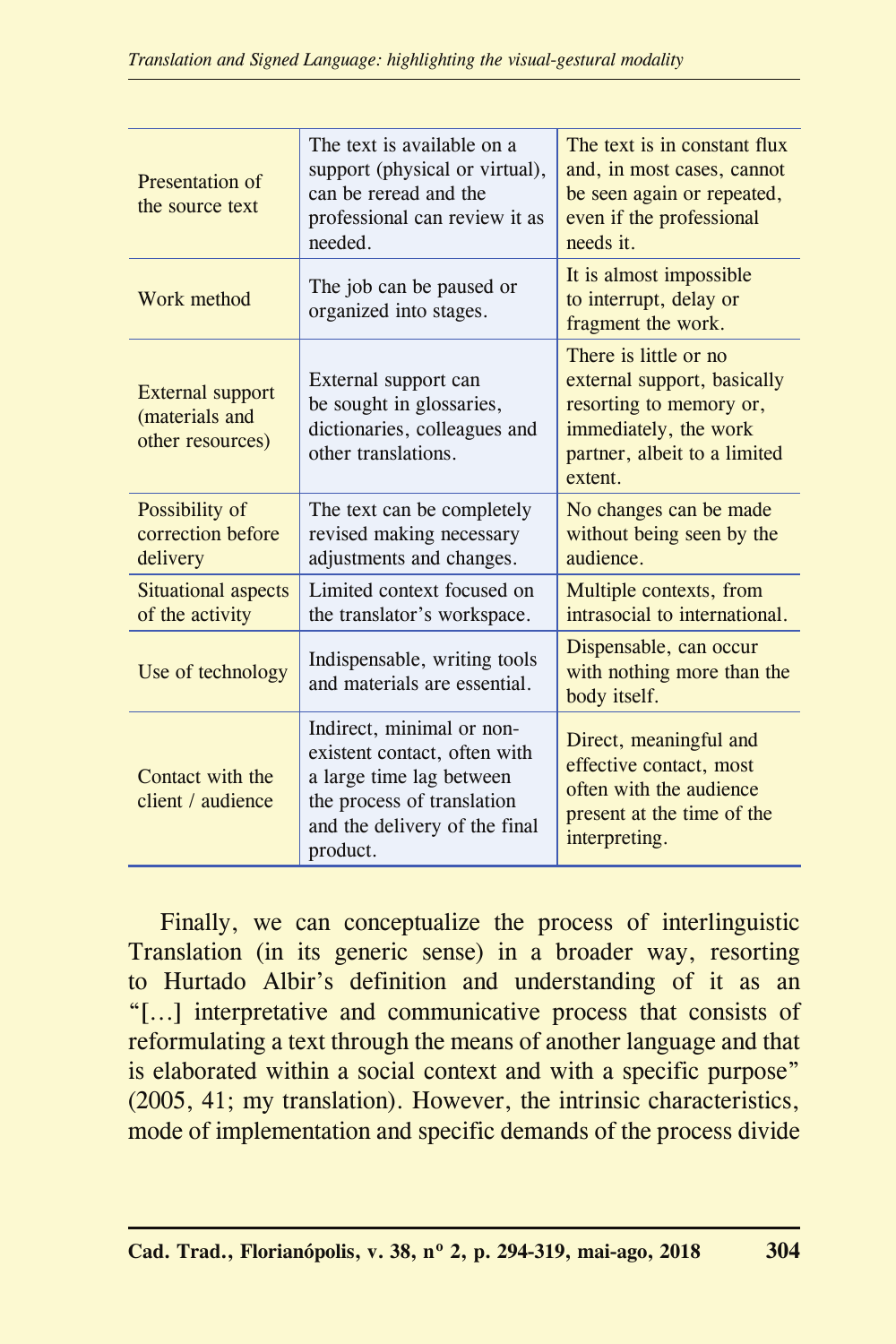the interlinguistic translation into at least two distinct varieties: translation and interpreting.

#### **Translation, interpreting and (visual-gestural) modality**

 Sign languages cannot be addressed without considering the visual-gestural modality, which imparts singular characteristics and effects on these languages. Nevertheless, the similarities between spoken and signed languages demonstrate that the properties of a linguistic system are not reduced to its modality but transcend it. According to McBurney,

[...] the "modality" of a language can be defined as the physical or biological systems of transmission on which the phonetics of a language relies. There are separate systems for production and perception. For spoken languages, production relies upon the vocal system, while perception relies on the auditory system. Spoken languages can be categorized, then, as being expressed in the **vocal–auditory modality**. Signed languages, on the other hand, rely on the gestural system for production and the visual system for perception. As such, signed languages are expressed in the **visual–gestural modality**. (McBurney 2004, 351; emphasis added).

The mechanisms of production and perception in sign languages are different from those of spoken languages. While in the vocalauditory languages the production of speech is internal to the body and practically invisible (oral articulators largely hidden, relatively small and not paired), in gestural-visual languages it is external to the body and, therefore, visible (sign articulators move in a transparent space, relatively massive and paired). According to Meier,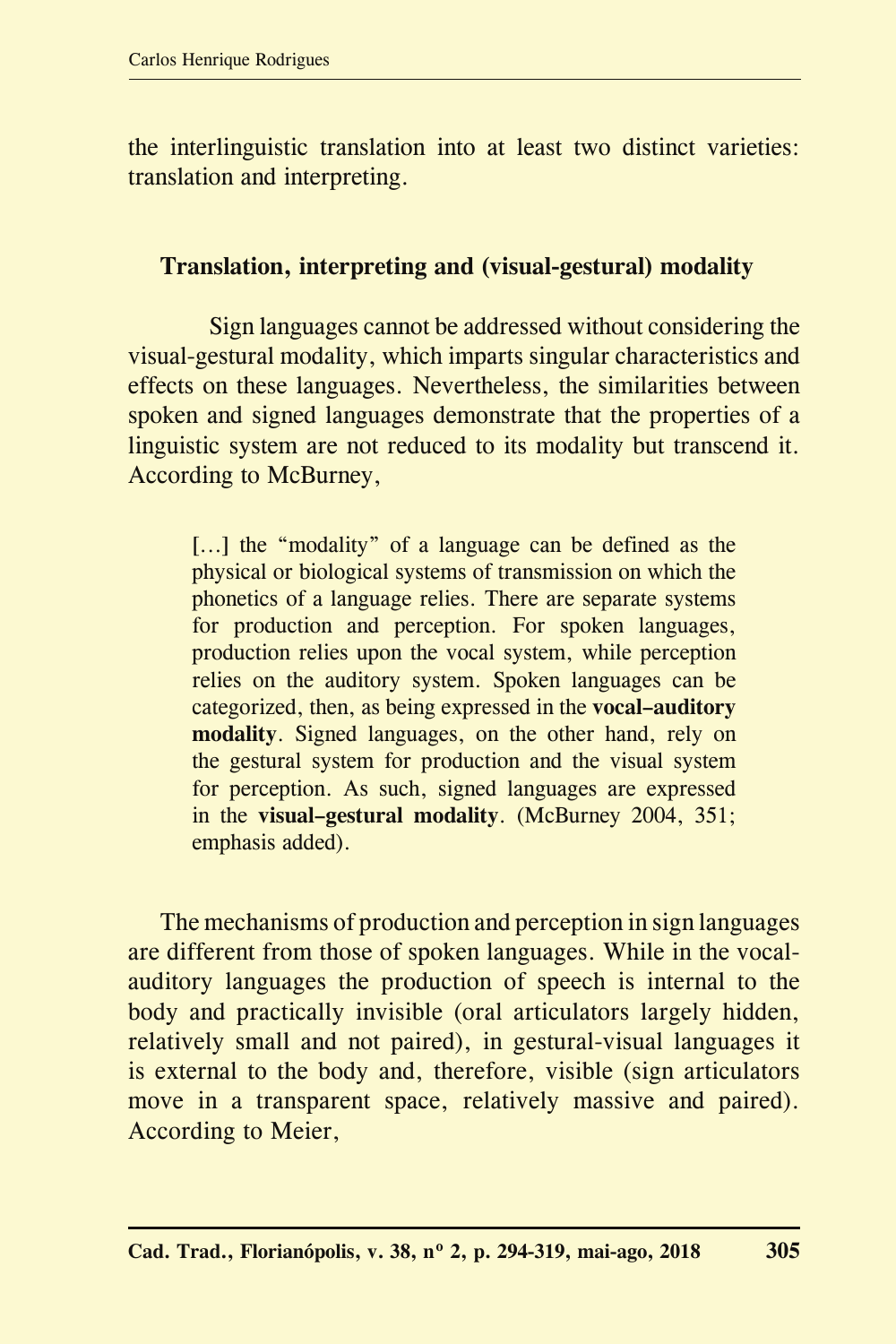[...] the oral articulators are small and largely hidden within the oral cavity; the fact that only some of their movements are visible to the addressee accounts for the failure of lipreading as a means of understanding speech. In contrast, the manual articulators are relatively large. Moreover, the sign articulators are paired; the production of many signs entails the co-ordinated action of the two arms and hands. (2004, 7-8).

Sign languages explore simultaneity in the constitution of signs and sentences, due to the characteristics of the visualgestural modality. They do not depend on the use of prepositions, conjunctions or articles, and construct their syntactic relations through the structured use of space. In addition, sign languages make simultaneous encoding of linguistic information which enhances the information density of signs ('densely packed signs') and economize, since many types of grammatical morphemes frequent in vocal-auditory languages are not used (Klima, Bellugi 1979, Meier 2004, Quadros, Karnopp 2004).

|                                                                            | <b>VOCAL-AUDITORY</b>                                                                                 | <b>VISUAL-GESTURAL</b>                                                                                                                                                    |
|----------------------------------------------------------------------------|-------------------------------------------------------------------------------------------------------|---------------------------------------------------------------------------------------------------------------------------------------------------------------------------|
| Language<br>production                                                     | Built on sounds: production<br>of audible speech (source of<br>sound internal to speaker).            | Built on gestures: production<br>of visible signing (source of<br>light external to signer).                                                                              |
| Phonological<br>organization                                               | Linearity is more explored<br>(the auditory system forces)<br>words to be sequentially<br>organized). | Simultaneity is a main feature<br>(the capacities of the visual<br>system effectively contribute<br>to simultaneity).                                                     |
| Medium<br><i>(channels)</i><br>through which<br>a language is<br>conveyed) | The medium for speech<br>is fundamentally one-<br>dimensional (speech plays)<br>out over time).       | The medium for signing<br>is multidimensional (the<br>articulatory and perceptual<br>characteristics give signed<br>languages access to dimensions<br>of space and time). |

Table 2 Differences between vocal-auditory and gestural-visual languages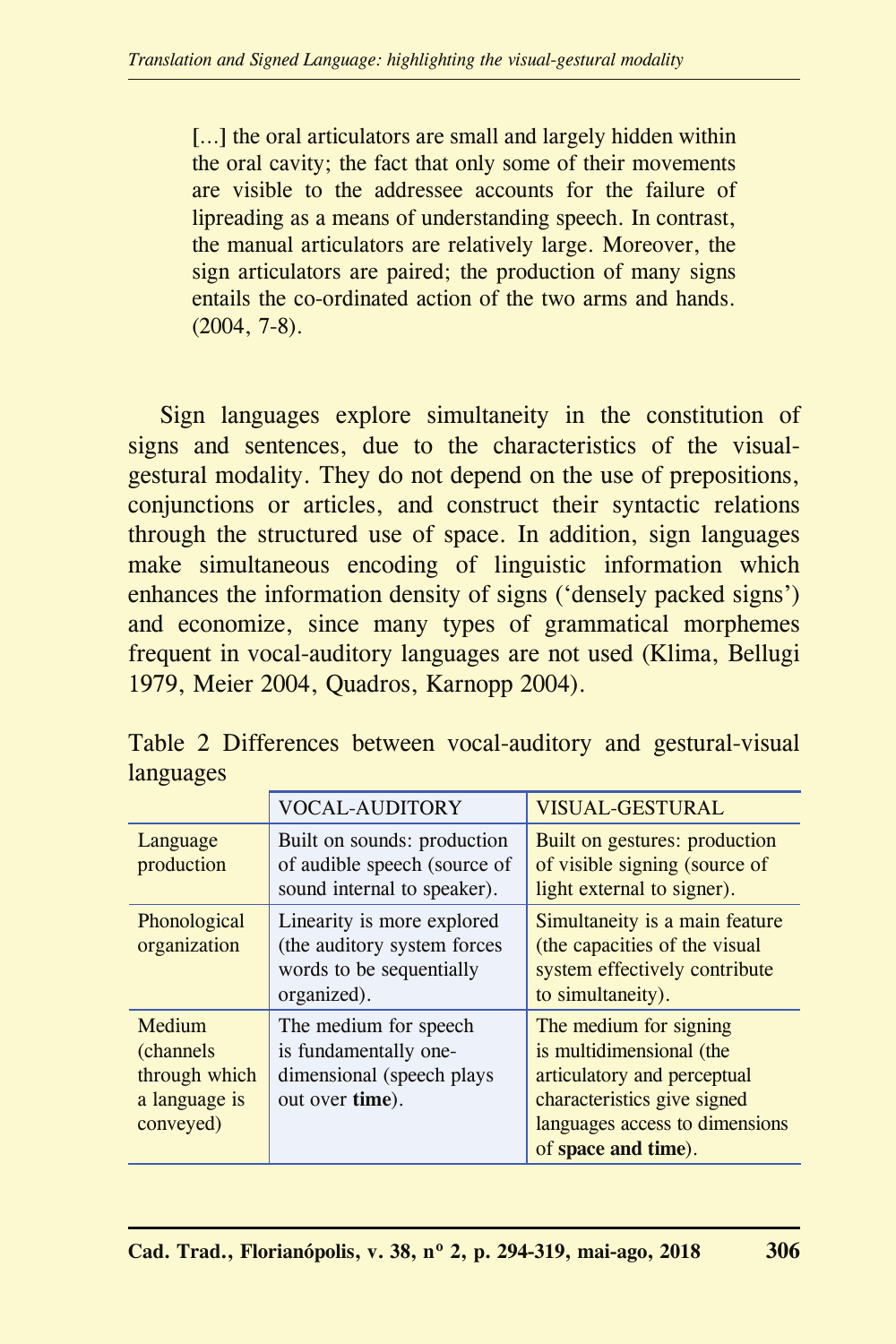The visual-gestural modality has effects on language itself but also impacts translational and interpretative processes involving sign languages (Padden 2000, Quadros, Souza 2008, Rodrigues 2013, Segala, Quadros 2015). The characteristics of *intra*modal translation and interpreting<sup>1</sup> performed between two vocal-auditory languages (i.e., without involving a signed language) are shared by *inter*modal translation and interpreting between a spoken and a signed language. According to Rodrigues, the only difference between intramodal and intermodal processes "[...] is, perhaps, that *sign language translators and interpreters work across modalities*, which leads to certain implications for the translating or interpreting performance [...]" (2013, 44; my translation, emphasis added).

It is noteworthy that intermodal interpreting is still more common than intermodal translation. The fact that interpreting stands out over translating in the case of signed languages is a result of several factors, including, for example: (1) the recency of signed languages which still do not have a circulating and consolidated system of writing, and (2) the high demand for access to education and to other public services by the deaf people.

There are certain translations involving sign language that do not focus on a written system. Rather, they use the 'natural production' of language (the language being uttered, in flux). According to Wurm, "due to the ability to work with fixed STs [source texts] and record and re-record TTs [target texts] with potentially unrestricted time and in the absence of the primary participants, the notion of sign language translation is gaining prominence" (2010, 20).

Considering that the only support for sign languages in their 'natural production' (visual performance) involves video recording, the basic definition of translation as a process involving only written texts should be broadened in an effort to incorporate this specificity of gestural languages. Therefore, the definition of translation

<sup>&</sup>lt;sup>1</sup> Intramodal translation and interpreting can also involve two signed languages. Intramodal visual-gestural processes differ from intramodal auditory-vocal processes. For example, while the interpretative processes in spoken languages require hearing and vocal abilities, signed languages require visual and corporeal skills for a visual-gestural language production.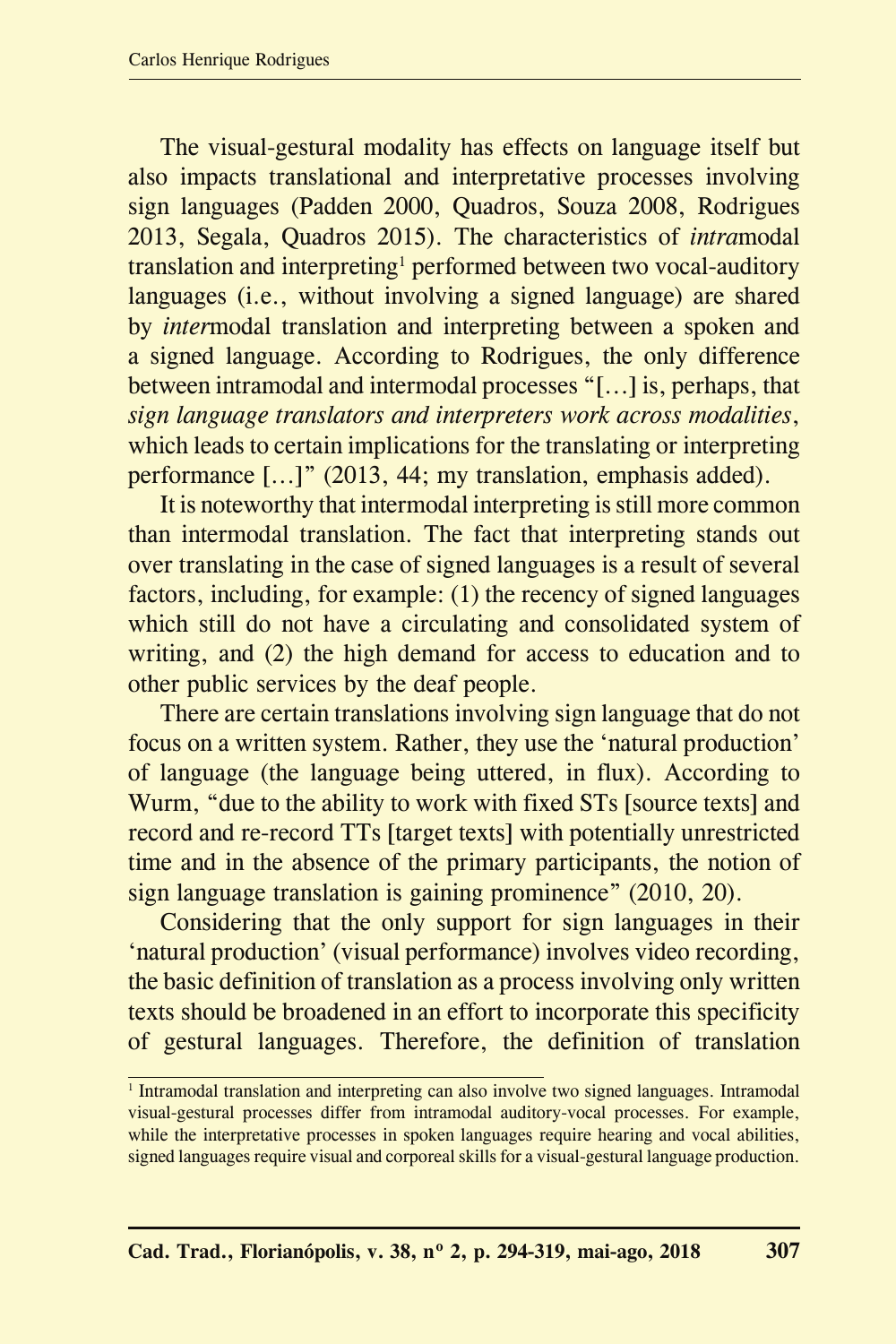should refer to texts as *recorded* (registered texts), instead of only written. This would lead to a better fit of different kinds of texts such as written, audio and video (texts) in the definition.

As mentioned previously, translating and interpreting processes are not distinguished solely by the type of text (oral or written), given that there are several other aspects to be considered. The comparison of the different characteristics within these processes leads to a better comprehension and analysis of the way intermodal translation and interpreting take place.

| <b>INTERMODAL TRANSLATION</b>                                                                                                                                                                                               | INTERMODAL INTERPRETING                                                                                                                                                                                                                                                |
|-----------------------------------------------------------------------------------------------------------------------------------------------------------------------------------------------------------------------------|------------------------------------------------------------------------------------------------------------------------------------------------------------------------------------------------------------------------------------------------------------------------|
| Activity less common than<br>interpreting that has gradually gained<br>more space and prominence, mainly<br>in the academic environment.                                                                                    | Very common activity and is mainly<br>responsible for the visibility of<br>sign languages in Translation and<br>Interpreting Studies.                                                                                                                                  |
| Materials translated to / from sign<br>languages frequently present the<br>target text side by side to the source<br>text (often in sign language, written<br>texts, dubbing, some type of voice-<br>over etc.).            | The target text is often presented to<br>the public without the use of booths<br>or technological equipment (except in<br>large events in which the interpreter<br>is projected into big screens and<br>booths for when the final product is in<br>a spoken language). |
| Since sign languages do not have a<br>consolidated and socially disseminated<br>writing system, video recordings of<br>its 'signed version' are used in several<br>translation processes, making the<br>translator visible. | Since sign languages are visual-<br>gestural, the interpreter is always<br>visible to the audience.                                                                                                                                                                    |

Table 3 Features of intermodal translation and interpretin

As the table above (Table 3) indicates, despite sharing some features with the intramodal translation and interpreting processes, the intermodal translation and interpreting involve certain specificities caused by the effects of language modality. There are various types of effects, such as the professional's body becoming the language that is transmitted to the audience.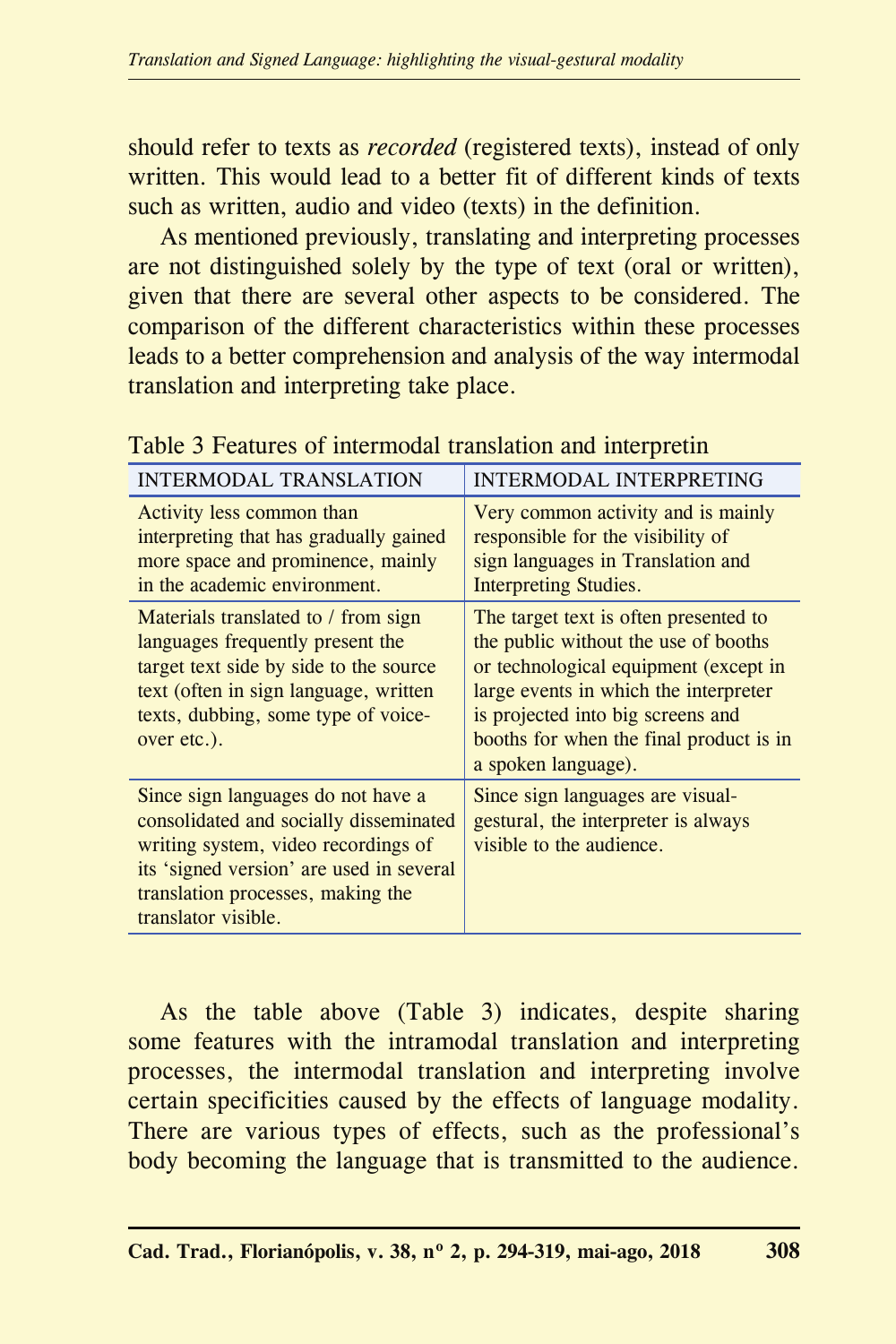Consequently, the intermodal interpreters and even intermodal translators may become the center of attention when the target text is in a signed language.

The final products of intermodal translation can be put into two categories. The first one involves having a written target text, previously produced and automatically recorded (i.e., the translation process consists of the technology that materializes the written text and that places it on a support). The second category involves having a video or audio recording as the target text, also previously produced, but that is not automatically recorded (i.e., the translation process demands the use of external technology to record the audio or video, materializing the text).

Table 4 Types of Written and Unwritten intermodal translation

| <b>INTERMODAL TRANSLATION</b>                                                                                                | <b>INTERMODAL TRANSLATION</b>                                                                                                          |
|------------------------------------------------------------------------------------------------------------------------------|----------------------------------------------------------------------------------------------------------------------------------------|
| (WRITTEN)                                                                                                                    | (UNWRITTEN)                                                                                                                            |
| $SL_{written} \rightarrow SPI_{ written}$<br>(from SW/ELiS/SEL into Text-PTw)                                                | $SL_{video\text{-}signed} \rightarrow SPI_{audio/video\text{-}oral}$<br>(from video-Libras into Text-PTs,                              |
| $SL_{video\text{-}^\text{-}signed} \rightarrow SPL_{written}$<br>(from video-Libras into Text-PTw, Subtitles)                | Dubbing, voice-over)                                                                                                                   |
| $\text{SPL}_{\text{written}}$ $\rightarrow$ SL<br>(from Text-PTw into SW/ELiS/SEL)                                           | $\text{SPL}_{\text{audio/video-oral}} \rightarrow \text{SL}_{\text{video-'signed'}}\\ \text{(from video/audio PTS into Video-Libras,}$ |
| $\text{SPL}_{\text{audio/video-oral}}$ $\rightarrow$ $\text{SL}_{\text{written}}$<br>(from Video/audio-PTs into SW/ELiS/SEL) | 'Subtitles' in Libras)                                                                                                                 |

SL – signed language; SPL – spoken language; SW – SignWriting; ELiS – *Escrita de Línguas de Sinais* (Sign Language Writing); SEL – *Sistema de Escrita para Libras* (Writing System for Libras); Libras – Brazilian Sign Language; PTs – spoken Portuguese; PTw – written Portuguese.

Note: The word 'signed' above refers to language in flux, being uttered.

As mentioned before, signed languages do not have a commonly used and spread writing system. However, some proposals are circulating albeit in a restricted way. Nevertheless, some translations from spoken languages into sign language writing systems (and vice versa) can already be found. In addition to the writing system for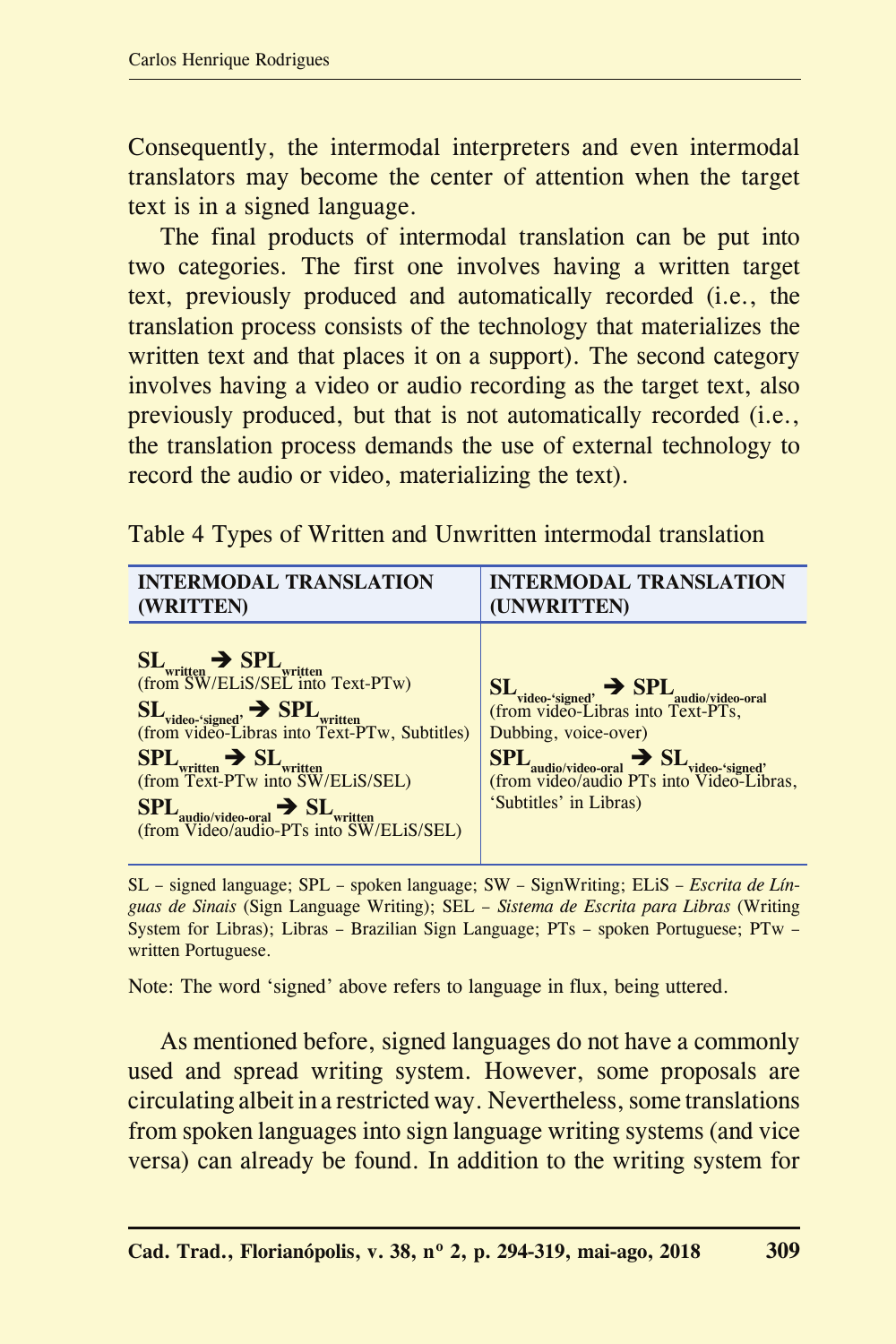sign languages known as SignWriting and developed by the North American researcher Valerie Sutton in the 1970s, there are other systems that propose a written form of sign languages. In Brazil, there is a writing system for sign languages called ELiS – *Escrita*  das Línguas de Sinais (Sign Language Writing)<sup>2</sup> and another called SEL – *Sistema de Escrita para Libras* (Writing System for Libras)<sup>3</sup> . Despite being incipient, these proposals demonstrate the possibility of an intermodal translation between the written forms of a spoken and a signed language.

Furthermore, in addition to translation that involves a written form of signed languages, namely *written translation*, we may also find a kind that does not involve any writing systems – *unwritten translation*. In the latter, while maintaining the formal characteristics of a translation process, there is, on one side a signed text recorded on video and, on the other side, an audio recorded in the spoken language (it would be something close to dubbing or voice-over).

Organizing the intermodal interpretative process is somewhat less complex than classifying the intermodal translation process presented above in Table 4. If we consider the characteristics of the product, we can classify intermodal interpreting into two categories, as can be seen in the table below (Table 5).

<sup>&</sup>lt;sup>2</sup> Based on Stokoe's notation system (1965), ELiS was released in 1997 and since then has received several names and undergone several transformations. It is a system of linear writing, from left to right, which writes the minimum units of signs – the *quirografemas*  (letters) that make up the *quirogramas* (words) (Barros 2008).

<sup>&</sup>lt;sup>3</sup> SEL can represent a three-dimensional language such as Libras in a linear way and aims to be functional. It is being developed by a group of researchers from the State University of the Southwest of Bahia (Universidade Estadual do Sudoeste da Bahia - UESB) (Lessa-de-Oliveira 2012).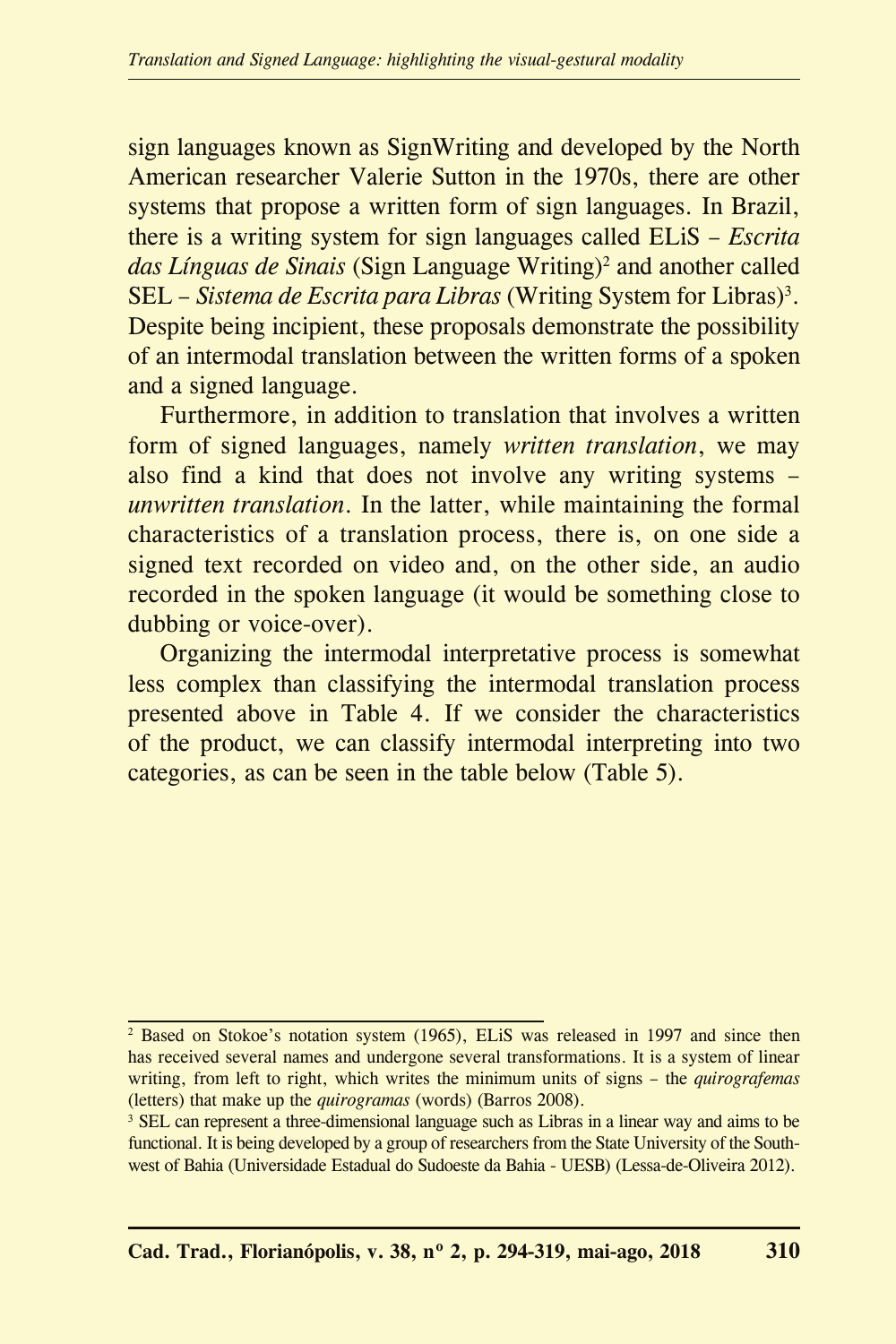| <b>INTERMODAL INTERPRETING</b>                                                                 | <b>INTERMODAL INTERPRETING</b>                                                                               |
|------------------------------------------------------------------------------------------------|--------------------------------------------------------------------------------------------------------------|
| (VOCALIZING)                                                                                   | (SIGNING)                                                                                                    |
| $SL_{\text{signed}} \rightarrow SPL_{\text{oral}}$<br>(from discourse in Libras into discourse | $\text{SPL}_{\text{oral}} \rightarrow \text{SL}_{\text{signed}}$<br>(from discourse in PTs into discourse in |
| in $PTs$ )                                                                                     | Libras)                                                                                                      |

Table 5 Types of intermodal interpreting: vocalizing and signing

SL – signed language; SPL – spoken language; PTs – spoken Portuguese; Libras – Brazilian Sign Language

Note: The word 'signed' above refers to language in flux, being uttered.

Table 5 shows that the difference between the interpretative processes relate to directionality: from a visual-gestural language into a vocal-auditory and vice-versa. Directionality interferes in the process<sup>4</sup>, since the two very different target modalities (vocalauditory or visual-gestural) demand specific skills and abilities (Rodrigues 2013). In addition to all the knowledge, skills and strategies required from a good interpreter to vocalize accurately, sign language interpreters must have good visual skills in order to understand what is being signed and a good ability for producing in the oral language. However, when signing, the interpreter must have good listening skills to understand what is being spoken and good visual performance ability for producing in sign language.

These reflections lead to an initial proposal for categorizing translation and interpreting in the case of involving visual-gestural

<sup>4</sup> Sign language interpreters commonly report that vocalizing is more difficult than signing (For further information see Nicodemus and Emmorey 2013).Perhaps this perception is due to the effect of modality on the interpretative process, since the signs are enriched with grammatical information. Sign languages incorporate the qualities of a referent and require certain specificities on the movement or position of people and objects, or even on the description of size and shape. Thus, it may take longer to interpret and may demand a greater cognitive effort to translate or interpret into a spoken language. The complexity of signed language constructs such as classifiers, often need to be "unpacked". Therefore, the difference in the word and sign production rate and the preponderant linearity of spoken languages as opposed to the simultaneity of signed languages, among other differences intrinsic to the modality, directly affect the directionality of translation or interpreting, especially during simultaneous interpreting.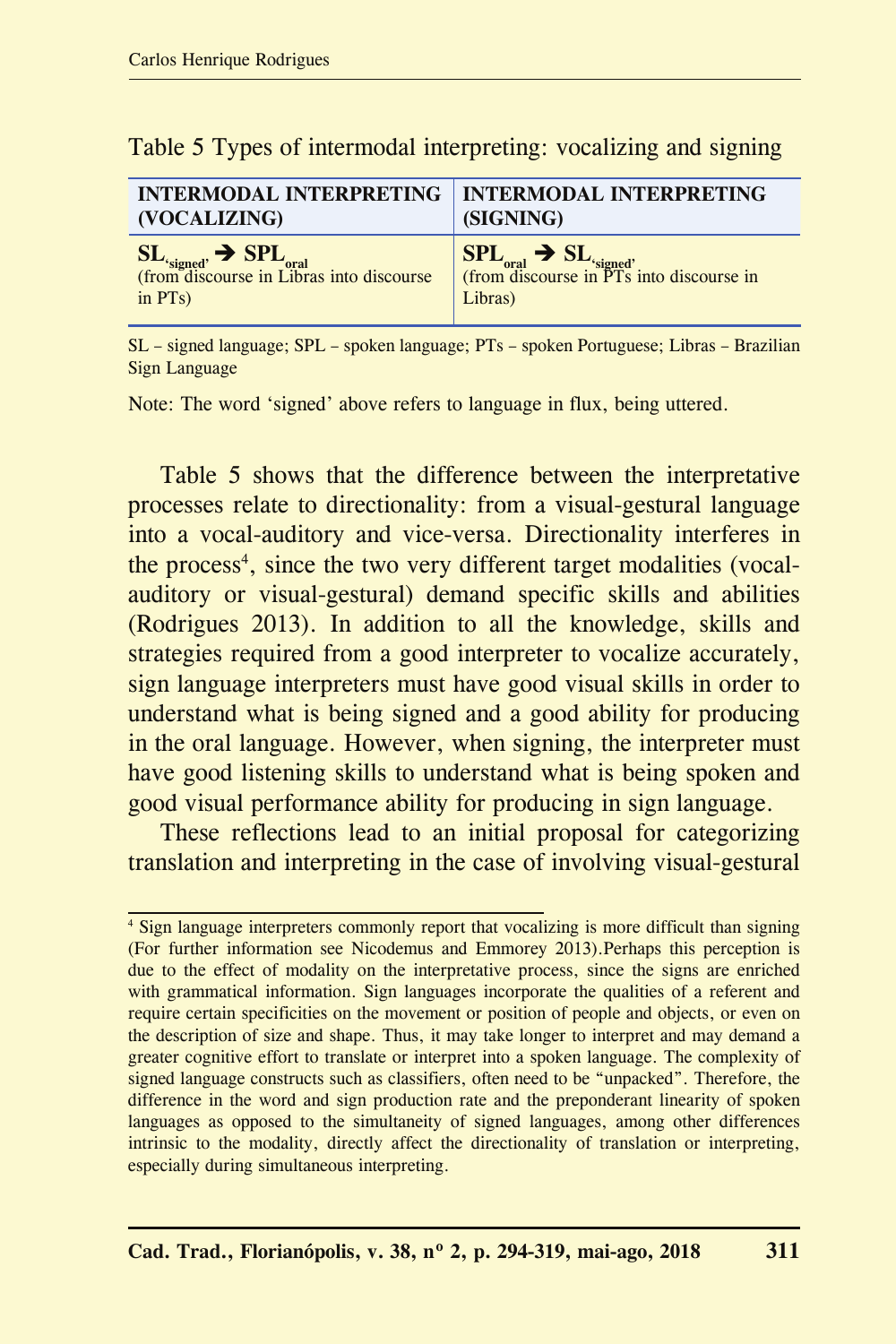and vocal-auditory languages. Nevertheless, as in intramodal translation and interpreting, there are processes that combine characteristics of both translation and interpreting. Even unwritten translation is an example of this. Figure 2 provides an overview of the intermodal translation and interpreting processes.



SL – signed language; SPL – spoken language.

Note: The word 'signed' above refers to language in flux, being uttered.

Figure 2 Overview of the intermodal translation and interpreting processes.

When considering a possible typology for sign language interpreting, Pires Pereira's (2015) proposal involved naming forms of translation according to the modalities involved. In doing so, she begins with the process that has a signed language as source and a written form of a spoken language as target. This process was considered an *intermediate*, since it blends characteristics of translation and interpreting, in this case the signing (the most common one used for interpreting) and the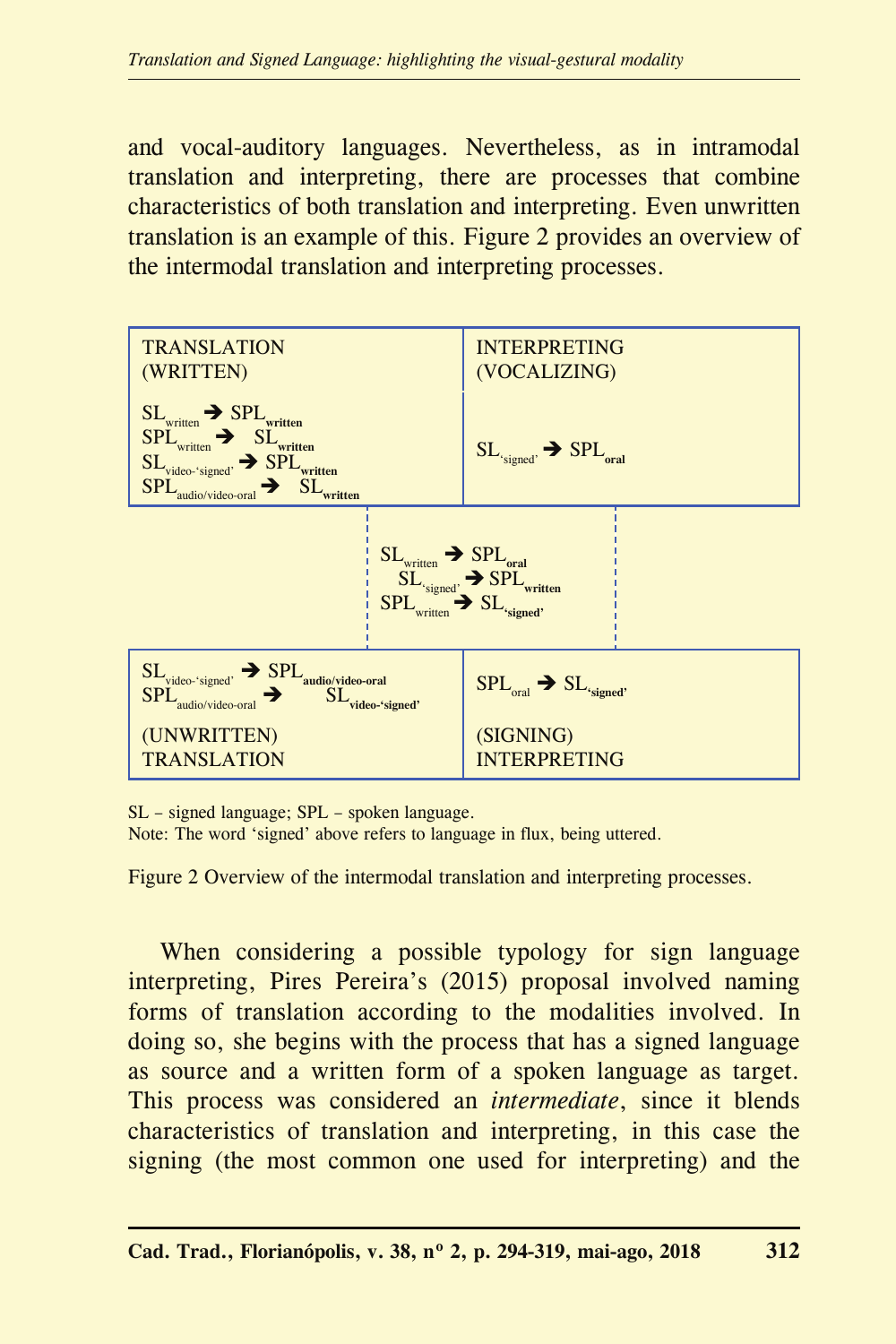written form of a spoken language (the most common one used for translation). According to the author,

[...] in cases where the result is a transcription-translation, there are practically no studies available, from the perspective of Translation or Interpreting Studies, about this form of translation that is unusual in spoken languages, except for the note-taking that spoken language interpreters do. In signed languages it is common and extensive when, for example, a person is signing in Libras and asks the signed language interpreter to write directly in Brazilian Portuguese. It is a type of inverse sight translation that does not have a single, standardized denomination. (Pires Pereira 2015, 53-54; my translation).

We are in line with Pires Pereira (2015) and we also understand that these intermediate processes resemble 'sight translation or sight interpreting'. Broadening such definition, the process of immediately offering a written product from a signed source can also be considered a form of sight translation (from  $SL<sub>simed</sub>$  into SPL<sub>written</sub>) with an enduring target text automatically recorded by writing. In some cases, this form of translation or interpreting is even used by bilinguals to promptly write the speech that is being held in sign language.

Similarly, the process of instantly offering a product in a spoken language based on a written form of a signed language can be considered a mode of sight interpreting (from  $SL_{\text{written}}$  into  $SPL_{\text{oral}}$ ), as in spoken languages, since the final product is ephemeral and unwritten. This type of interpreting can be used as a way of making texts produced in a writing system of sign language accessible to more people. Finally, there is also the process of immediately offering a signed final product based on written Portuguese (that becomes available little by little as the oral discourse proceeds), which is an incipient mode of *sight interpreting* used (from SPL<sub>written</sub> into SL<sub>'signed</sub>'), for example, by deaf people when interpreting in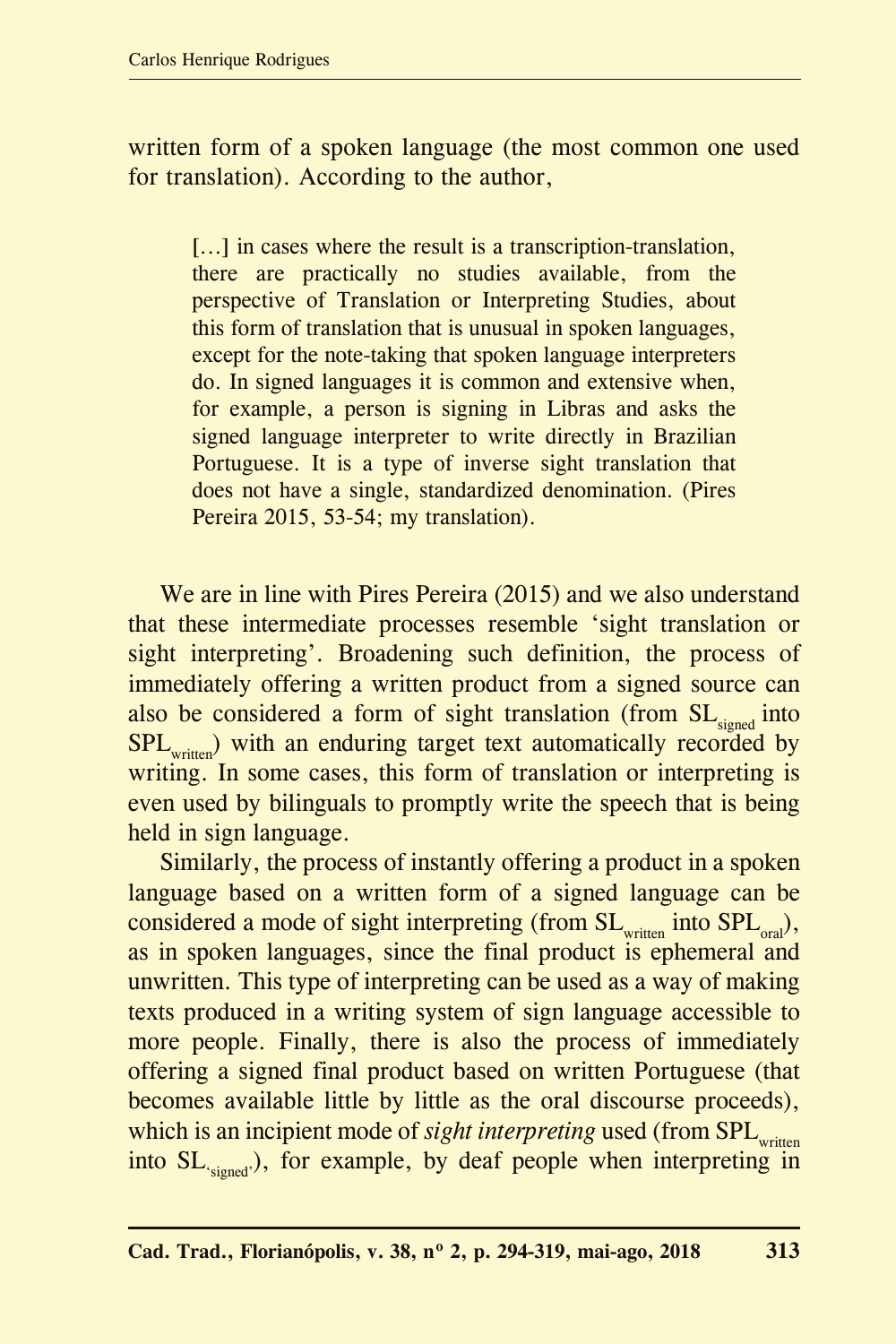events (i.e., the oral text appears to them in a written form because of the work of a stenotypists).

### **Final considerations**

The reflections made in this paper sought to establish the differences between translation and interpreting. Based on these distinctions, considerations were made about the processes of translation and interpreting that take place between languages of different modalities: visual-gestural and vocal-auditory languages. Besides being interlinguistic, these processes are intermodal and constitute a specific phenomenon substantially different from processes that involve languages of the same modality.

Translation and interpreting between a spoken and a signed language are marked by different effects of modality on the interlinguistic translation process, which has significant implications for the performance of sign language translators and interpreters. Additionally, regarding intermodal translation, we have observed that there are some specificities related to its operationalization, since signed languages recorded on video are commonly employed as the final product of the translation of written or oral texts produced in spoken languages. Moreover, the translation of sign languages has been increasing significantly nowadays, especially within the academic environment, with its different directions and possibilities (Wurm 2010, Rodrigues, Beer 2015, Rigo 2015).

The effects of modality are related, for example, to the different properties of signed language articulators and, in turn, to their visual perception which enables a broader use of simultaneity and other special linguistic devices specific to signed languages. Considering the importance of *intermodality* to the processes of translation and interpreting involving sign languages, more studies should be held in order to better understand it. The matter should be approached not only by translators and interpreters but also by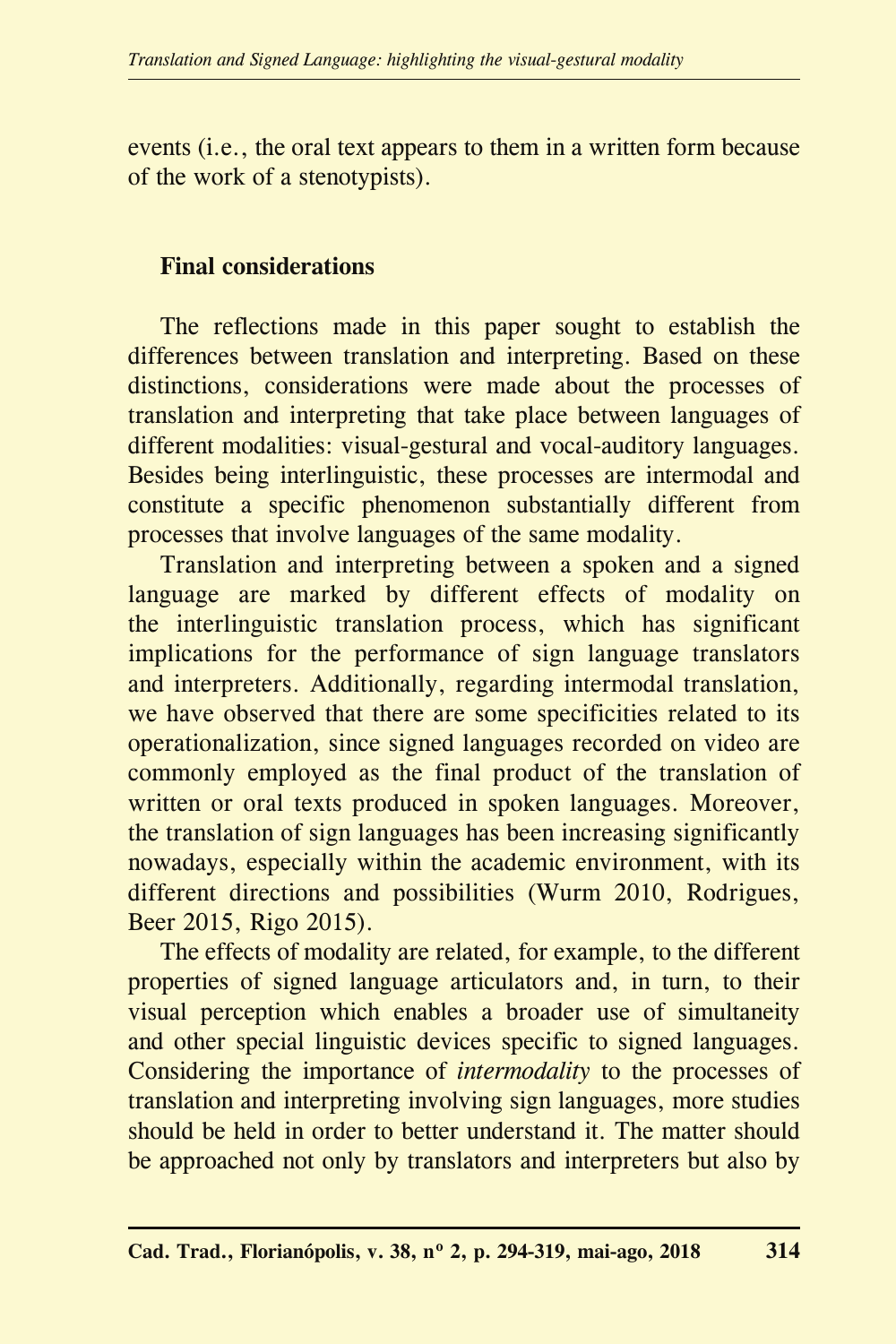those who train these professionals, as well as researchers in the field of Sign Language Translation and Interpreting Studies.

We conclude that the work on modality and its effects on sign languages, as well as the work on the processes of translation and interpreting, must be conceived as one of the elements of translation competence necessary to intermodal translators and interpreters. Thus, in the training of these professionals, the different demands and specificities of the intermodal translation process, as opposed to the intermodal interpreting process, should be addressed in order to offer the necessary tools for improving conscious reflection about this type of activity's impact. Furthermore, it will contribute to a conscious and meta-cognitive process able to guide decision-making and lead to a profitable use of translation and interpreting strategies.

#### **References**

Alves, F. and Pagura, R. The interface between written translation and simultaneous interpretation: instances of cognitive management with a special focus on the memory issue. *Proceedings of the XVI World Congress of the International Federation of Translators: Ideas for a New Century.* Vancouver: University of British Columbia, (2002): 73-80.

Baker, M. and Saldanha, G. (Eds.). *Routledge Encyclopedia of Translation Studies*. 2.ed. Londres: Routledge, 2009.

Barros, M. E. *Elis – Escrita das Línguas de Sinais: proposta teórica e verificação prática.* Thesis (Doctorate in Linguistics), 2008.

Brito, L. F. *Por uma gramática de língua de sinais*. Rio de Janeiro: Tempo Brasileiro, 1995.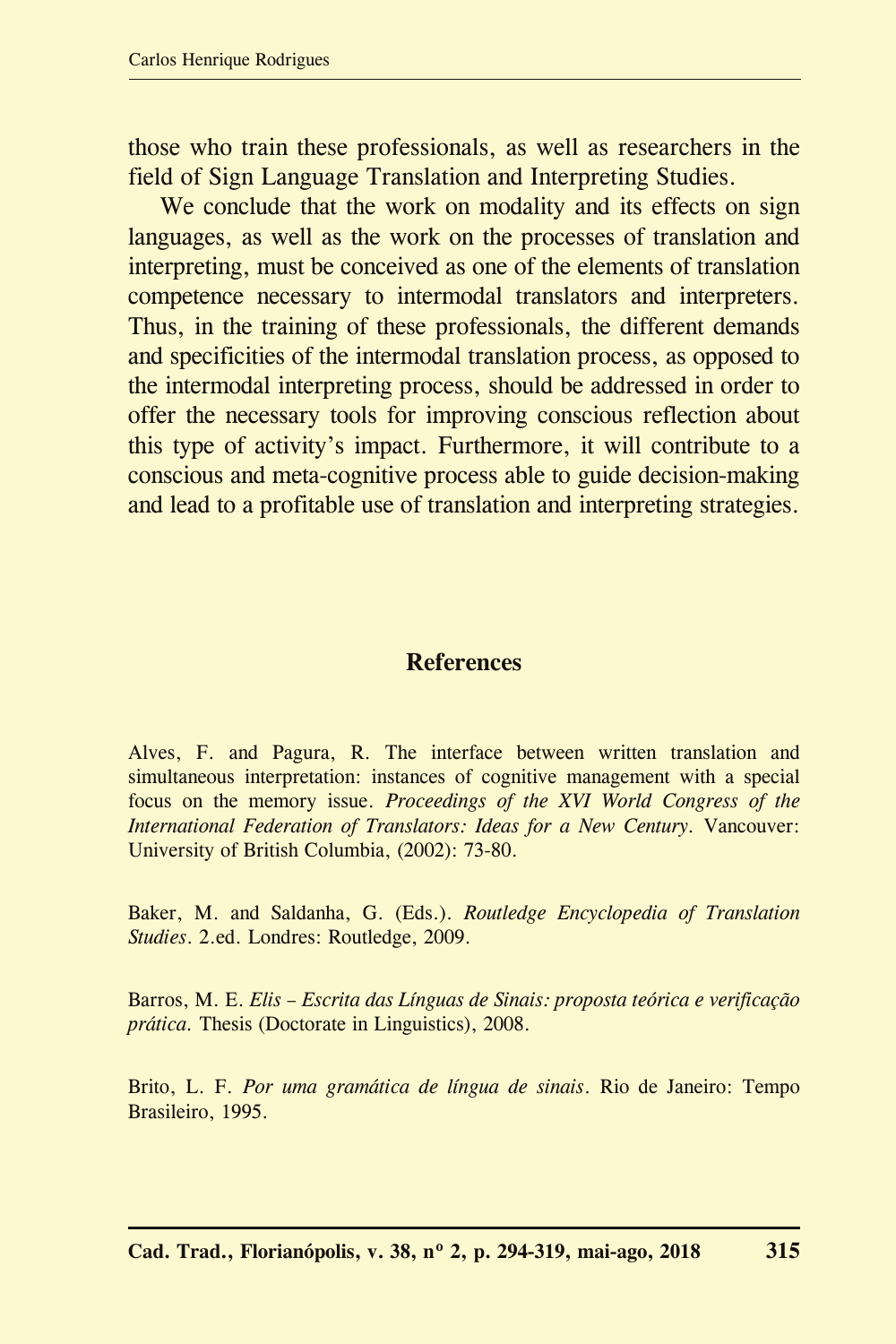Cavallo, P. and Reuillard, P. C. R. Estudos da Interpretação: tendências atuais da pesquisa brasileira. *Letras & Letras,* [S.l.], v. 32, n. 1 (2016): 353-368. Available at:  $\frac{1}{\pi}$  < http://www.seer.ufu.br/index.php/letraseletras/article/view/33199>. Accessed 26 jan. 2017.

Gile, D. Conference and simultaneous interpreting. Org. Baker, M. *Routledge encyclopedia of translation studies.* Londres; Nova York: Routledge, (1998): 40- 45.

\_\_\_\_\_\_. Translation Research versus Interpreting Research: Kinship, Differences and Prospects for Partnership. Ed. Schäffner, C. *Translation Research and Interpreting Research:* Traditions, Gaps and Synergies. Clevedon, Buffalo and Toronto: Multilingual Matters LTD, (2004): 10-35.

. Conference Interpreting: historical and cognitive perspectives. Eds. Baker, M., Saldanha, G. *Routledge Encyclopedia of Translation Studies.* 2.ed. Londres: Routledge, (2009): 51-56.

Hurtado Albir, A. A aquisição da competência tradutória: aspectos teóricos e didáticos. In: Alves, F., Magalhães, C., Pagano, A. *Competência em Tradução: cognição e discurso.* Belo Horizonte: UFMG (2005): 19-58.

KADE, O. Kommunikationswissenschaftliche Probleme der Translation. *Beihefte zur Zeitschrift Fremdsprachen II*, VEB Verlag Leipzig, (1968): 3-19.

Klima, E., and Bellugi, U. The Rate of Speaking and Signing. Eds. Klima, E., Bellugi, U. *The Signs of Language.* Cambridge: Harward University Press (1979): 181-194.

Lessa-de-Oliveira, A. S. C. Libras escrita: o desafio de representar uma língua tridimensional por um sistema de escrita linear. *ReVEL*, v.10, n. 19 (2012). Available at: <http://www.revel.inf.br/files/4566006ab74ecff8dc54d92e9649 eb86.pdf>. Accessed on: 30 de nov. 2016.

Marcuschi, L. A. Oralidade e Escrita. *Signótica,* 9 (1997): 119-145.

McBurney, S. L. Pronominal reference in signed and spoken language: are grammatical categories modality-dependent? Eds. Meier, R. P., Cormier, K.,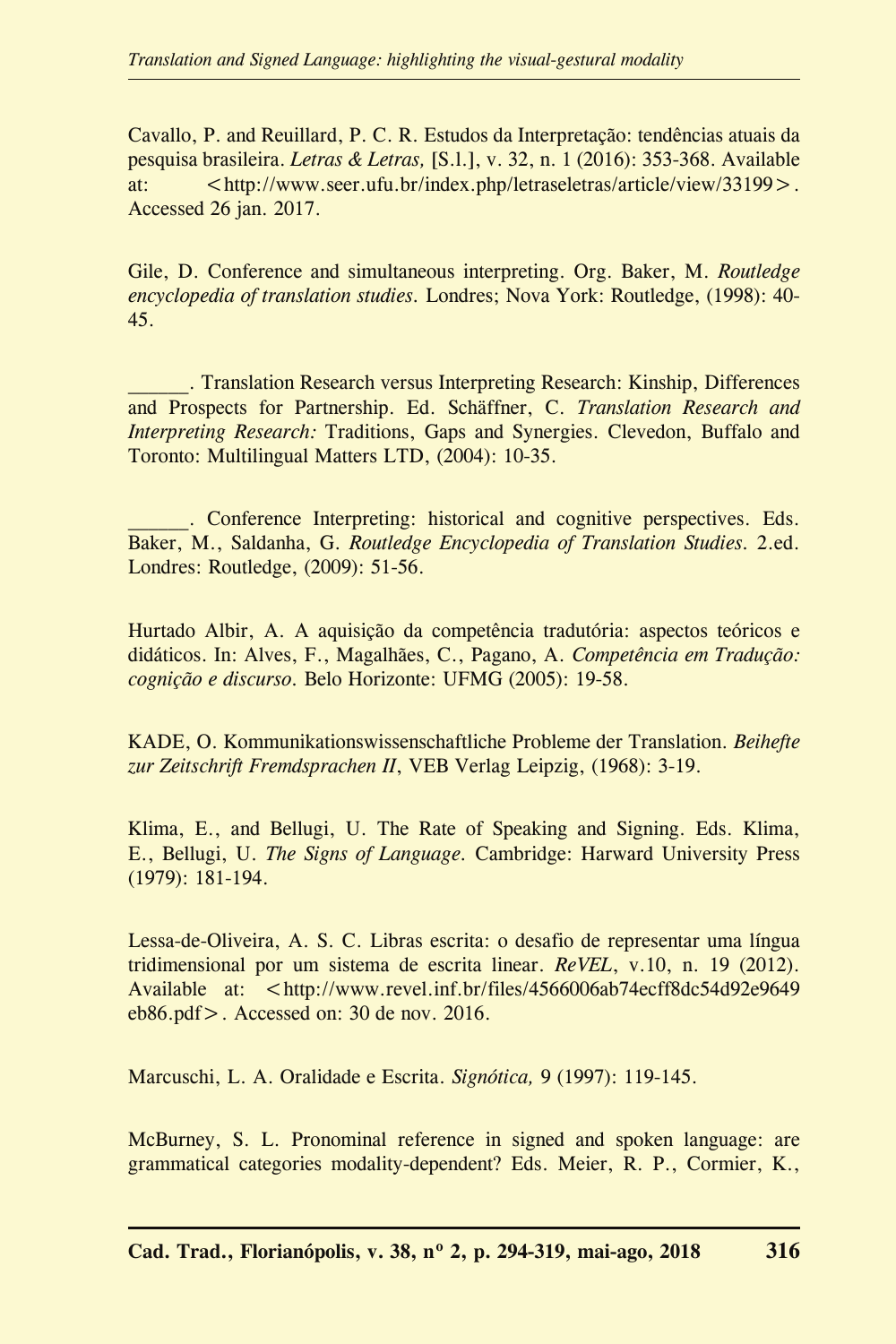Quinto-Pozos, D. *Modality and structure in signed and spoken languages.* Cambridge: Cambridge University Press. (2004): 329-369.

Mead, P. Interpreting: The Lexicographers' View. *The Interpreters Newsletter.* n.9 (1999): 199-209.

Meier, R. P. Why different, why the same? Explaining effects and non-effects of modality upon linguistic structure in sign and speech. Eds. Meier, R. P., Cormier, K., Quinto-Pozos, D. *Modality and structure in signed and spoken languages.* Cambridge: Cambridge University Press (2004): 1-25.

Nicodemus, B. and Emmorey, K. Direction asymmetries in spoken and signed language interpreting. *Bilingualism: Language and Cognition,* 16.3 (2013): 624- 636. Available at: <http://vl2.gallaudet.edu/research/center-papers/nicodemusemmorey-2013/>. Accessed on: 10 jan. 2017.

Padden, C. A. Simultaneous Interpreting across modalities. *Interpreting.* n.5, v.2 (2000): 169-185.

Pagura, R. J. A Interpretação de Conferências: interfaces com a tradução escrita e implicações para a formação de intérpretes e tradutores. *DELTA,* v.19  $(2003)$ : 209-236. Available at:  $\lt$ http://www.scielo.br/scielo.php?script=sci arttext&pid=S0102-44502003000300013&lng=en&nrm=iso>. Accessed on: 20 mar. 2017.

. Tradução & Interpretação. Eds. Amorim, L. M., Rodrigues, C. C., Stupiello, E. N. A. *Tradução &: perspectivas teóricas e práticas*. São Paulo: Unesp Digital (2015): 183-207.

Pinheiro de Souza, J. Teorias da tradução: uma visão integrada*. Revista de Letras*. v.1, n.20 (1998): 51-67.

Pires Pereira, M. C. Reflexões sobre a tipologia da interpretação de línguas de sinais. *Cadernos de Tradução,* Florianópolis, v. 35, n. 2 (2015): 46-77. Available at: <https://periodicos.ufsc.br/index.php/traducao/article/view/2175-7968.2015v35nesp2p46>. Accessed on: 13 jan. 2017.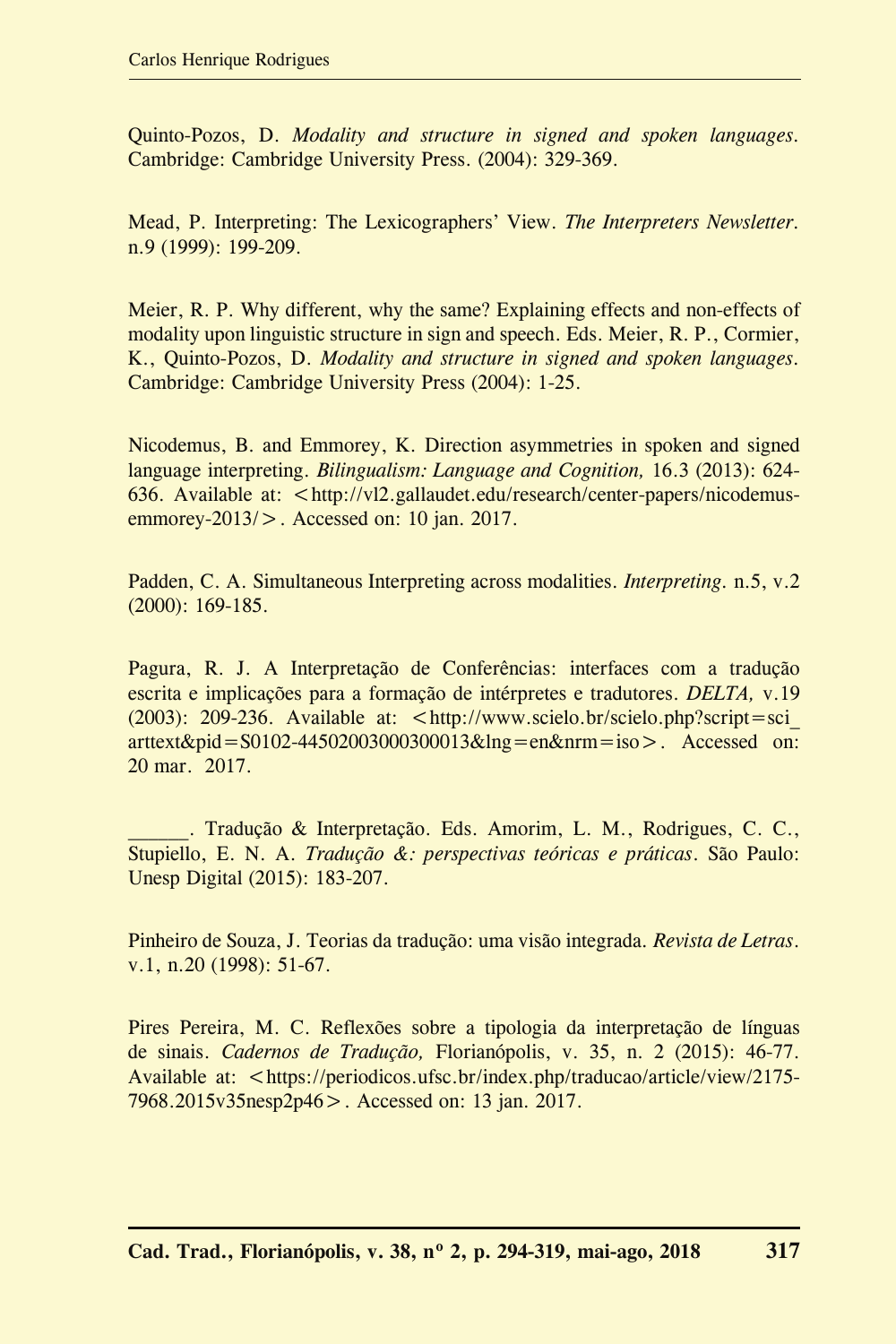Pöchhacker, F. *Introducing interpreting studies.* London: Routledge, 2004.

\_\_\_\_\_\_. Issues in Interpreting Studies. Ed. Munday, J. *The Routledge Companion to Translation Studies.* London: Routledge, (2009): 128-140.

Pöchhacker, F., Shlesinger, M. (Ed.) *The interpreting studies reader.* London and New York: Routledge, 2002.

Quadros, R. M. Efeitos de Modalidade de Língua: as Línguas de Sinais. *ETD – Educação Temática Digital,* Campinas, v.7, n.2 (2006): 168-178. Available at:  $\langle \text{http://periodicos.sbu.unicamp.br/ojs/index.php/etd/article/view/801>}\rangle$ . Accessed on: 15 dez. 2016.

Quadros, R. M. and Karnopp, L. B. *Língua de Sinais Brasileira: estudos lingüísticos*. Porto Alegre: ARTMED, 2004.

Quadros, R. M.; Souza, S. X. Aspectos da tradução/ encenação na língua de sinais brasileira para um ambiente virtual de ensino: práticas tradutórias do curso de Letras Libras. Quadros, R. M. (Org.). *Estudos Surdos III*. Petrópolis: Editora Arara Azul, v. III (2008): 170-209.

Rodrigues, C. H. *A interpretação para a Língua de Sinais Brasileira: efeitos de modalidade e processos inferenciais*. Tese de Doutorado. Universidade Federal de Minas Gerais. Belo Horizonte: UFMG, 2013.

Rodrigues, C. H. and Beer, H. Os estudos da tradução e da interpretação de línguas de sinais: novo campo disciplinar emergente? *Cadernos de Tradução,* Florianópolis, v. 35, n. 2 (2015): 17-45. Available at: <https://periodicos.ufsc. br/index.php/traducao/article/view/2175-7968.2015v35nesp2p17>. Accessed on: 26 abr. 2017.

Schleder Rigo, N. Tradução de libras para português de textos acadêmicos: considerações sobre a prática. *Cadernos de Tradução,* Florianópolis, v. 35, n. 2 (2015): 458-478. Available at: <https://periodicos.ufsc.br/index.php/traducao/ article/view/2175-7968.2015v35nesp2p458>. Accessed on: 18 set. 2016.